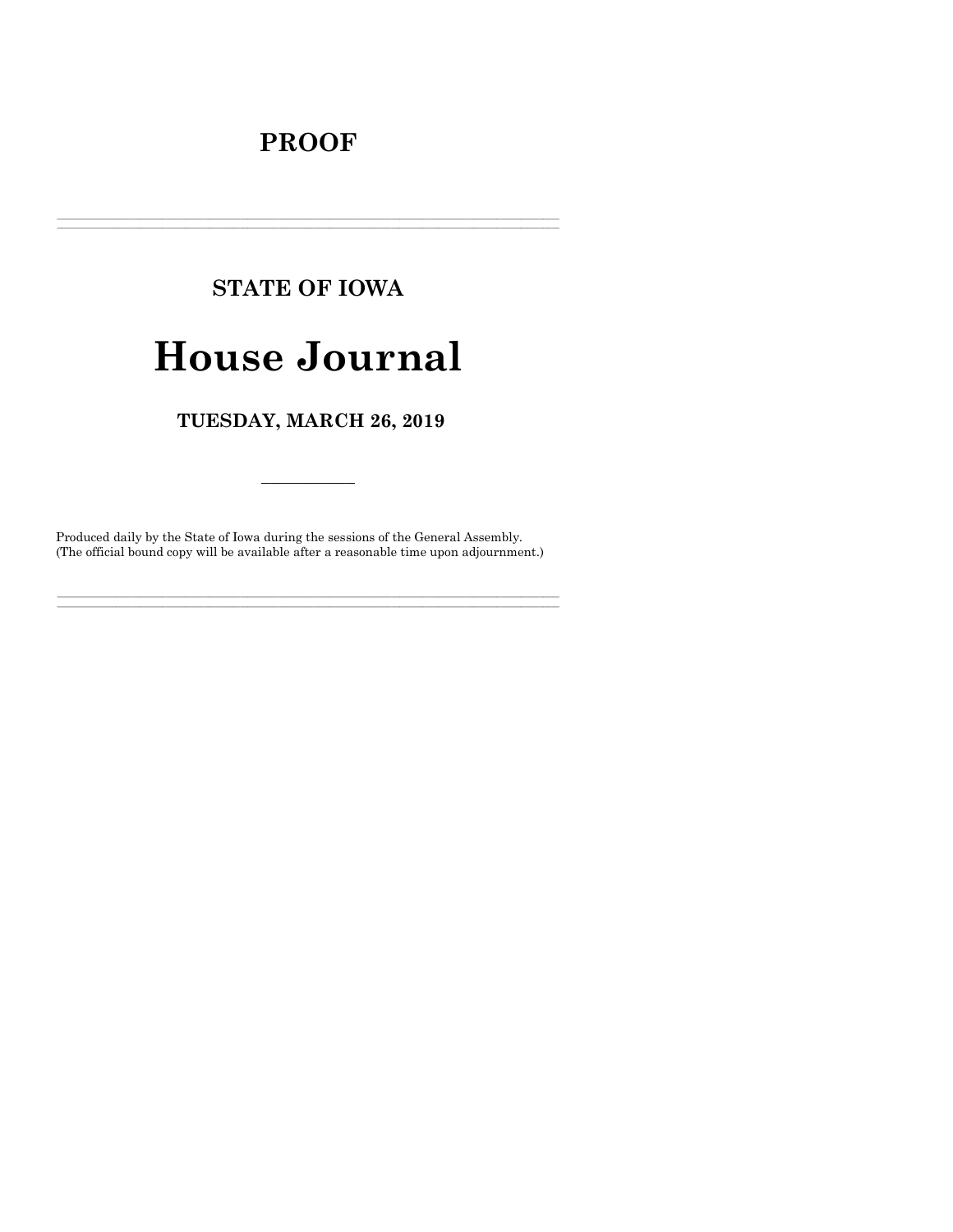# **JOURNAL OF THE HOUSE**

Seventy-second Calendar Day - Forty-fifth Session Day

Hall of the House of Representatives Des Moines, Iowa, Tuesday, March 26, 2019

The House met pursuant to adjournment at 8:30 a.m., Speaker Upmeyer in the chair.

Prayer was offered by Father John Spiegel, St. Mary's Catholic Church in Pella and Oskaloosa. He was the guest of Hite of Mahaska.

#### PLEDGE OF ALLEGIANCE

The Pledge of Allegiance was led by Audrey Bronsink, daughter of Kelly and Josh Bronsink. She was the guest of Oldson of Polk.

The Journal of Monday, March 25, 2019, was approved.

#### MESSAGES FROM THE SENATE

The following messages were received from the Senate:

Madam Speaker: I am directed to inform your honorable body that the Senate has on March 25, 2019, passed the following bill in which the concurrence of the Senate was asked:

[House File 264,](https://www.legis.iowa.gov/legislation/BillBook?ga=88&ba=HF264) a bill for an act relating to the division of domestic stock insurers.

Also: That the Senate has on March 25, 2019, passed the following bill in which the concurrence of the Senate was asked:

[House File 327,](https://www.legis.iowa.gov/legislation/BillBook?ga=88&ba=HF327) a bill for an act relating to franchisor-franchisee relationships for the purposes of certain employment laws and including applicability provisions.

Also: That the Senate has on March 25, 2019, passed the following bill in which the concurrence of the House is asked:

[Senate File 64,](https://www.legis.iowa.gov/legislation/BillBook?ga=88&ba=SF64) a bill for an act relating to the use of a mass notification and emergency messaging system for endangered missing persons.

Also: That the Senate has on March 25, 2019, passed the following bill in which the concurrence of the House is asked:

[Senate File 306,](https://www.legis.iowa.gov/legislation/BillBook?ga=88&ba=SF306) a bill for an act establishing a lake Manawa state park user fee pilot program and providing for a future repeal.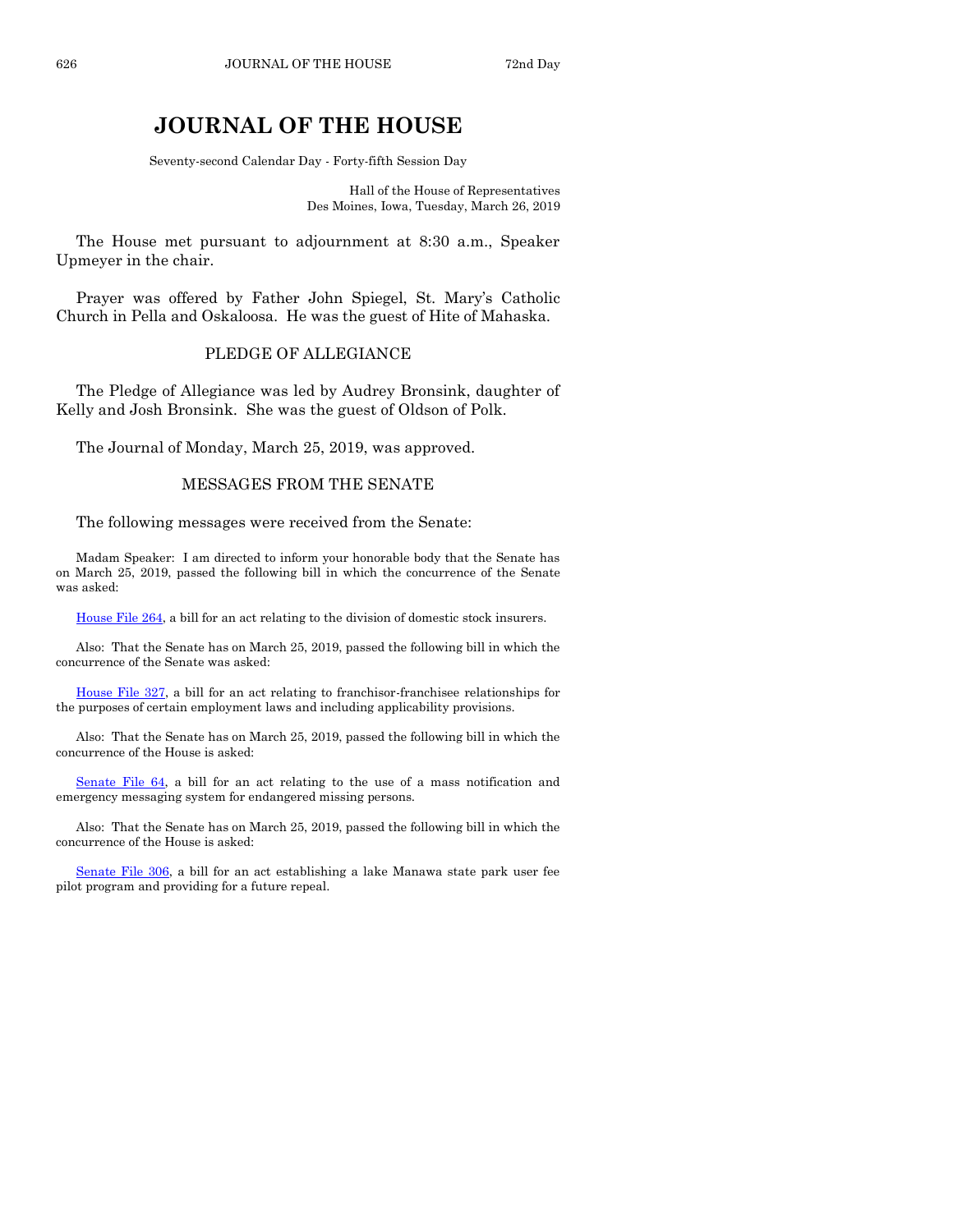Also: That the Senate has on March 25, 2019, passed the following bill in which the concurrence of the House is asked:

[Senate File 364,](https://www.legis.iowa.gov/legislation/BillBook?ga=88&ba=SF364) a bill for an act relating to the Iowa sobriety and drug monitoring program.

Also: That the Senate has on March 25, 2019, passed the following bill in which the concurrence of the House is asked:

[Senate File 442,](https://www.legis.iowa.gov/legislation/BillBook?ga=88&ba=SF442) a bill for an act relating to authorized emergency vehicles, and making penalties applicable.

Also: That the Senate has on March 25, 2019, passed the following bill in which the concurrence of the House is asked:

[Senate File 448,](https://www.legis.iowa.gov/legislation/BillBook?ga=88&ba=SF448) a bill for an act relating to consent agreements for domestic abuse and sexual abuse protective orders.

Also: That the Senate has on March 25, 2019, passed the following bill in which the concurrence of the House is asked:

[Senate File 478,](https://www.legis.iowa.gov/legislation/BillBook?ga=88&ba=SF478) a bill for an act relating to lighting devices and other equipment on snow plows and authorized emergency vehicles, and making penalties applicable.

W. CHARLES SMITHSON, Secretary

#### SENATE MESSAGES CONSIDERED

**[Senate File 306](https://www.legis.iowa.gov/legislation/BillBook?ga=88&ba=SF306)**, by committee on Ways and Means, a bill for an act establishing a lake Manawa state park user fee pilot program and providing for a future repeal.

Read first time and referred to committee on **Ways and Means.**

**[Senate File 364](https://www.legis.iowa.gov/legislation/BillBook?ga=88&ba=SF364)**, by committee on Judiciary, a bill for an act relating to the Iowa sobriety and drug monitoring program.

Read first time and **passed on file.**

**[Senate File 448](https://www.legis.iowa.gov/legislation/BillBook?ga=88&ba=SF448)**, by committee on Judiciary, a bill for an act relating to consent agreements for domestic abuse and sexual abuse protective orders.

Read first time and referred to committee on **Judiciary.**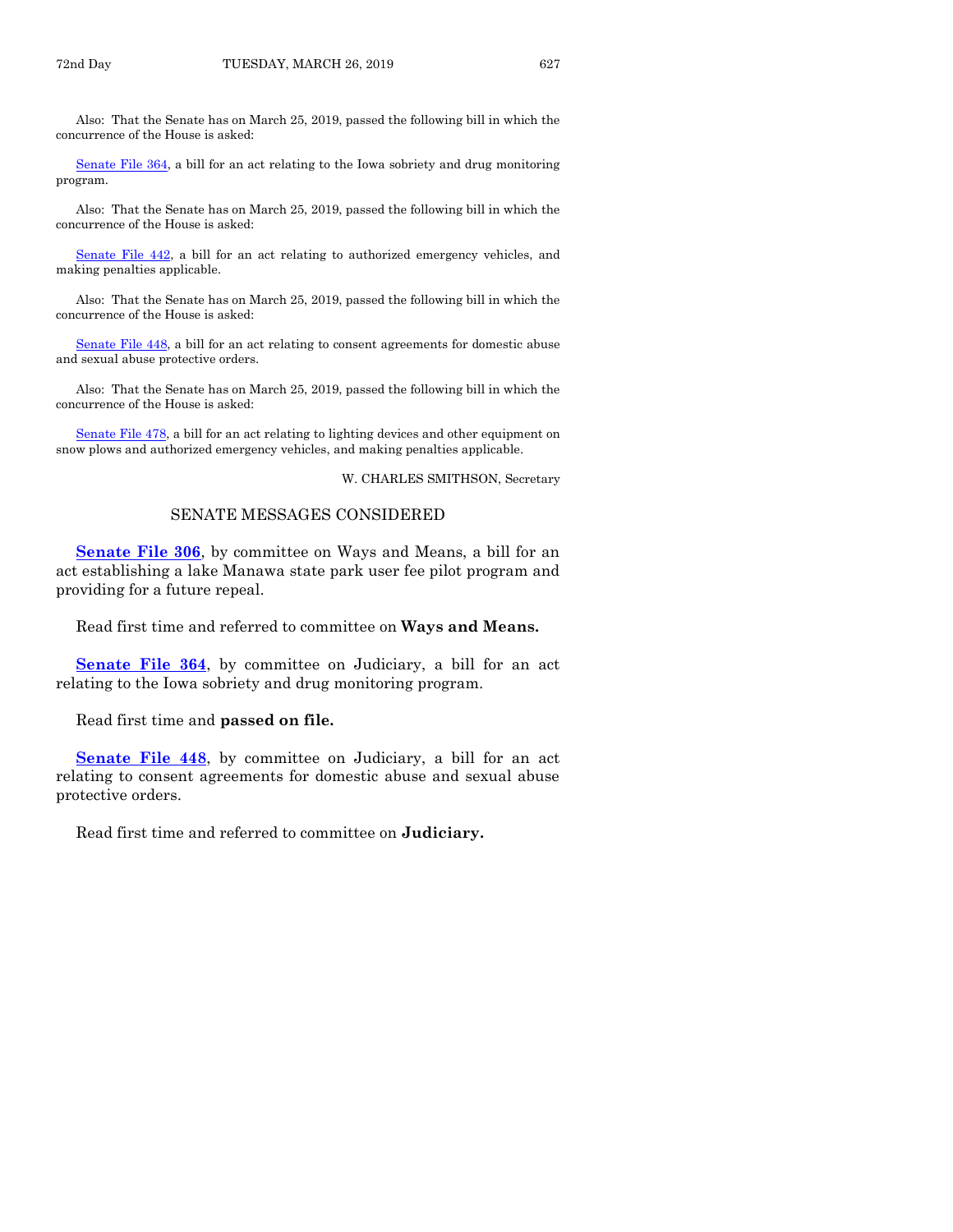# ADOPTION OF [HOUSE RESOLUTION 19](https://www.legis.iowa.gov/legislation/BillBook?ga=88&ba=HR19)

Hagenow of Dallas asked and received unanimous consent for the immediate consideration of **[House Resolution 19,](https://www.legis.iowa.gov/legislation/BillBook?ga=88&ba=HR19)** a resolution recognizing the Hoover Uncommon Public Service Award winner for 2019, Representative John Forbes.

Kaufmann of Cedar moved the adoption of [House Resolution 19.](https://www.legis.iowa.gov/legislation/BillBook?ga=88&ba=HR19)

The motion prevailed and the resolution was adopted.

# ADOPTION OF [HOUSE CONCURRENT RESOLUTION 12](https://www.legis.iowa.gov/legislation/BillBook?ga=88&ba=HCR12)

Hagenow of Dallas called up for consideration **[House Concurrent](https://www.legis.iowa.gov/legislation/BillBook?ga=88&ba=HCR12)  [Resolution 12,](https://www.legis.iowa.gov/legislation/BillBook?ga=88&ba=HCR12)** a concurrent resolution relating to Pioneer Lawmakers, and moved its adoption.

The motion prevailed and the resolution was adopted.

# IMMEDIATE MESSAGE

Hagenow of Dallas asked and received unanimous consent that **[House Concurrent Resolution 12](https://www.legis.iowa.gov/legislation/BillBook?ga=88&ba=HCR12)** be immediately messaged to the Senate.

The House stood at ease at 8:42 a.m., until the fall of the gavel.

The House resumed session at 10:38 a.m., Wheeler of Sioux in the chair.

# MESSAGE FROM THE SENATE

The following message was received from the Senate:

Madam Speaker: I am directed to inform your honorable body that the Senate has on March 26, 2019, adopted the following resolution in which the concurrence of the Senate was asked:

[House Concurrent Resolution 12,](https://www.legis.iowa.gov/legislation/BillBook?ga=88&ba=HCR12) a concurrent resolution relating to Pioneer Lawmakers.

W. CHARLES SMITHSON, Secretary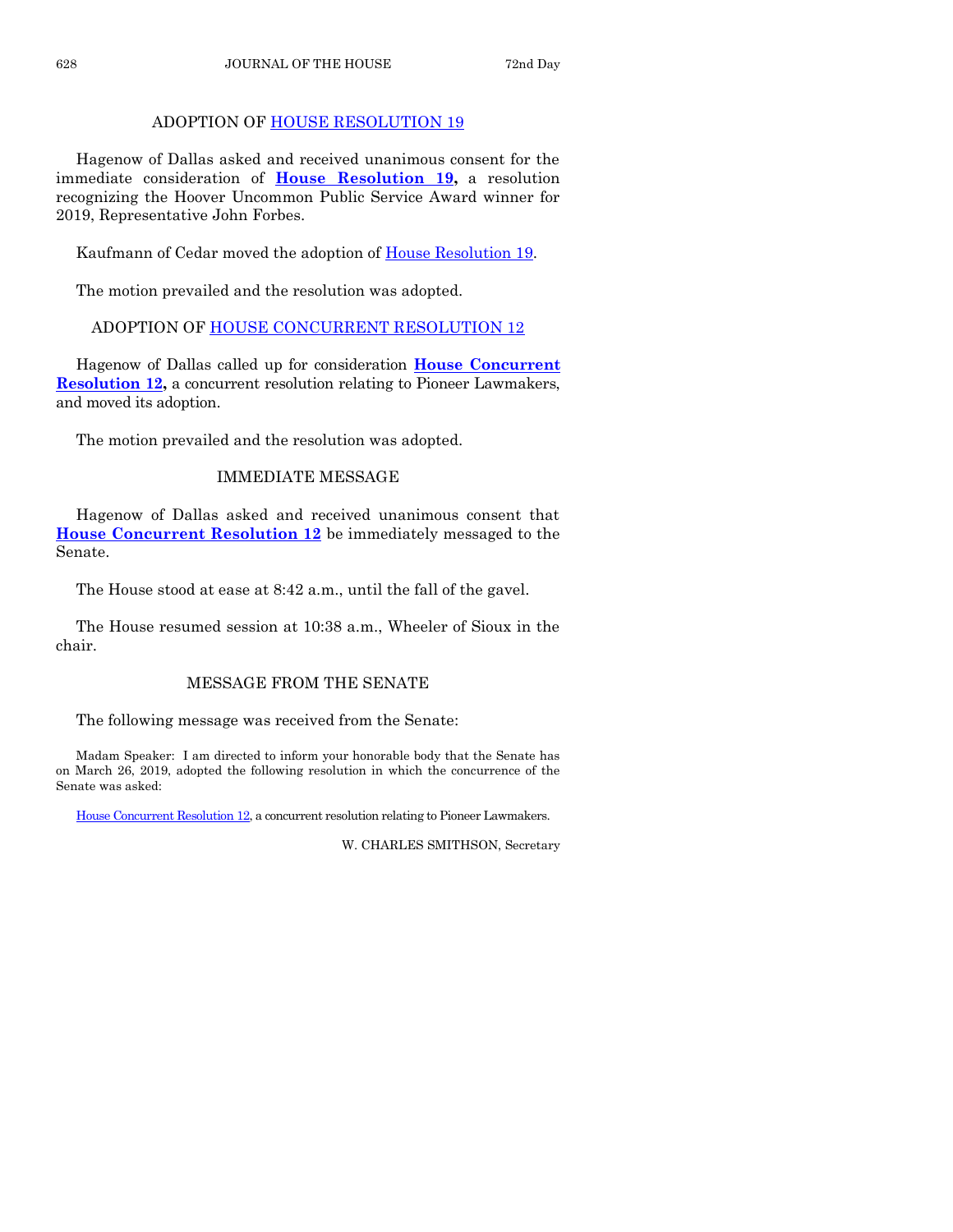# SENATE MESSAGES CONSIDERED

**[Senate File 64](https://www.legis.iowa.gov/legislation/BillBook?ga=88&ba=SF64)**, by Zaun, a bill for an act relating to the use of a mass notification and emergency messaging system for endangered missing persons.

Read first time and referred to committee on **State Government.**

**[Senate File 442](https://www.legis.iowa.gov/legislation/BillBook?ga=88&ba=SF442)**, by committee on Transportation, a bill for an act relating to authorized emergency vehicles, and making penalties applicable.

Read first time and referred to committee on **Transportation.**

**[Senate File 478](https://www.legis.iowa.gov/legislation/BillBook?ga=88&ba=SF478)**, by committee on Transportation, a bill for an act relating to lighting devices and other equipment on snow plows and authorized emergency vehicles, and making penalties applicable.

Read first time and referred to committee on **Transportation.**

#### ADOPTION OF HOUSE MEMORIAL RESOLUTION 101

#### **HOUSE MEMORIAL RESOLUTION 101**

WHEREAS, The Honorable James "Jim" O. Anderson, of Audubon County, Iowa, who was a member of the Sixty-eighth, Sixty-ninth, Sixty-ninth Extra, Sixty-ninth Second-Extra, and Seventieth General Assemblies, passed away December 4, 2018; NOW THEREFORE,

BE IT RESOLVED BY THE HOUSE OF REPRESENTATIVES, That a suitable resolution commemorating his life, character and service to the state be prepared and presented at the March 27th, 2019 memorial service.

> Best of Carroll Wessel-Kroeschell of Story Sorensen of Adair

Best of Carroll moved the adoption of House Memorial Resolution 101.

The motion prevailed and the resolution was adopted.

# ADOPTION OF HOUSE MEMORIAL RESOLUTION 102

#### **HOUSE MEMORIAL RESOLUTION 102**

WHEREAS, The Honorable Donald "Don" Dean Avenson, of Fayette County, Iowa, who was a member of the Sixty-fifth, Sixty-sixth, Sixty-seventh, Sixty-seventh Extra, Sixty-eighth, Sixty-ninth, Sixty-ninth Extra, Sixty-ninth Second-Extra, Seventieth,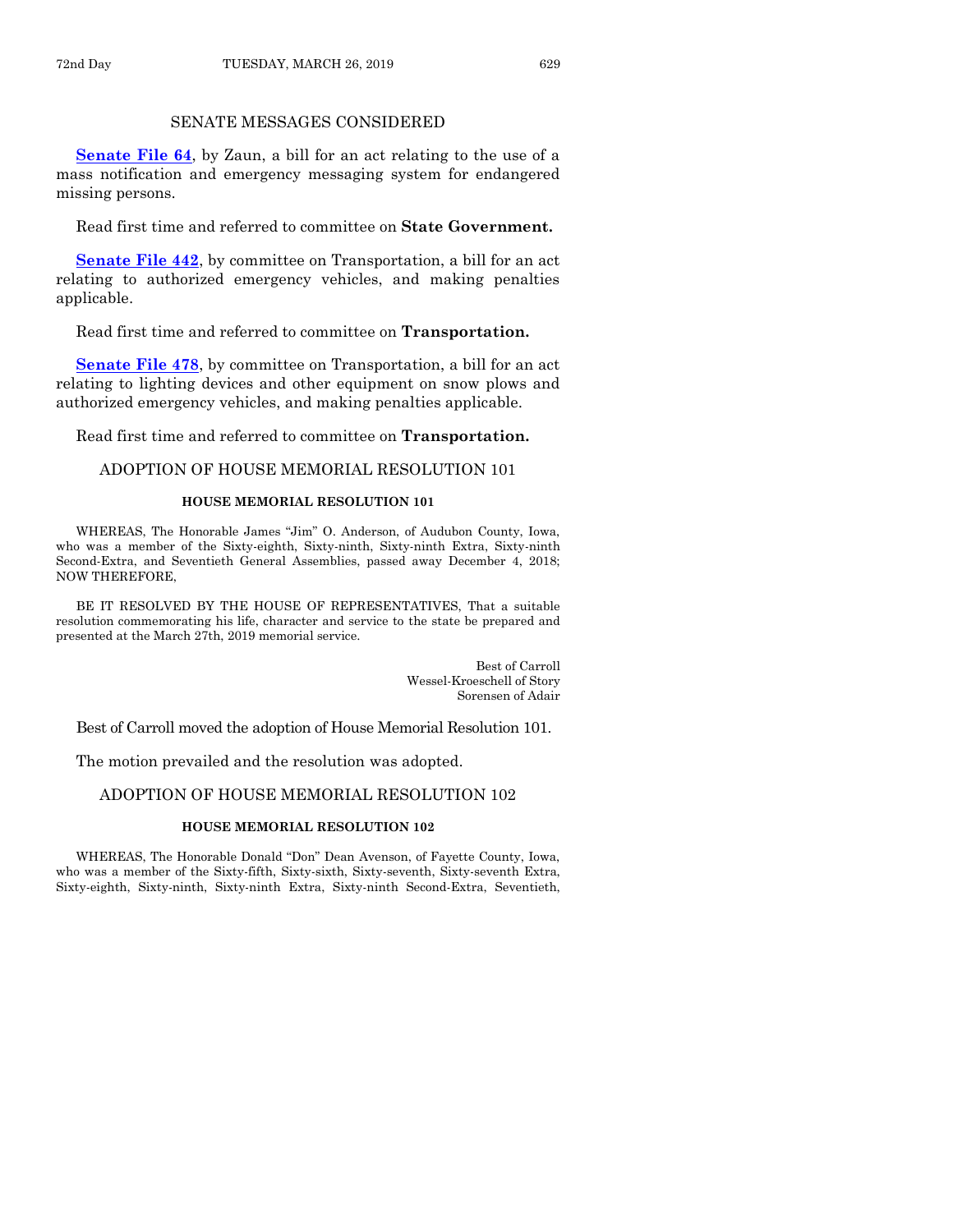Seventy-first, Seventy-second, Seventy-second Extra, Seventy-second Second-Extra, and Seventy-third General Assemblies, passed away May 19, 2017; NOW THEREFORE,

BE IT RESOLVED BY THE HOUSE OF REPRESENTATIVES, That a suitable resolution commemorating his life, character and service to the state be prepared and presented at the March 27th, 2019 memorial service.

> Bergan of Winneshiek Bearinger of Fayette McKean of Jones

Bergan of Winneshiek moved the adoption of House Memorial Resolution 102.

The motion prevailed and the resolution was adopted.

#### ADOPTION OF HOUSE MEMORIAL RESOLUTION 103

#### **HOUSE MEMORIAL RESOLUTION 103**

WHEREAS, The Honorable Dale M. Cochran, of Webster County, Iowa, who was a member of the Sixty-first, Sixty-second, Sixty-third, Sixty-fourth, Sixty-fifth, Sixty-sixth, Sixty-seventh, Sixty-seventh Extra, Sixty-eighth, Sixty-ninth, Sixty-ninth Extra, Sixty-ninth Second-Extra, Seventieth, and Seventy-first General Assemblies, passed away August 27, 2018; NOW THEREFORE,

BE IT RESOLVED BY THE HOUSE OF REPRESENTATIVES, That a suitable resolution commemorating his life, character and service to the state be prepared and presented at the March 27, 2019 memorial service.

> Meyer, A. of Webster Forbes of Polk Bacon of Story

A. Meyer of Webster moved the adoption of House Memorial Resolution 103.

The motion prevailed and the resolution was adopted.

#### ADOPTION OF HOUSE MEMORIAL RESOLUTION 104

#### **HOUSE MEMORIAL RESOLUTION 104**

WHEREAS, The Honorable Gregory A. Forristall, of Pottawattamie County, Iowa, who was a member of the Eighty-second, Eighty-third, Eighty-fourth, Eighty-fifth, Eighty-sixth, and Eighty-seventh (1st session) General Assemblies, passed away May 10, 2017; NOW THEREFORE,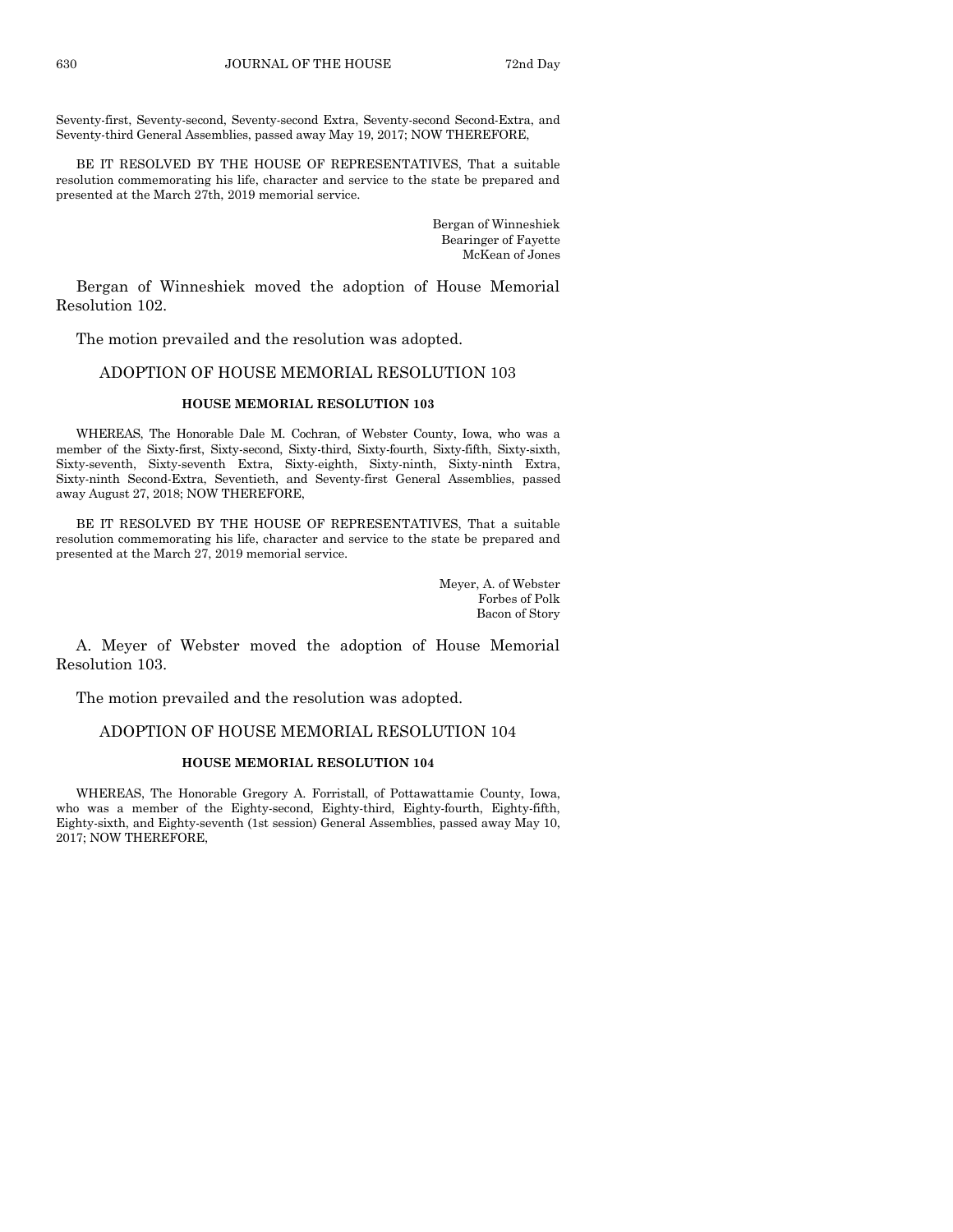BE IT RESOLVED BY THE HOUSE OF REPRESENTATIVES, That a suitable resolution commemorating his life, character and service to the state be prepared and presented at the March 27th, 2019 memorial service.

> Dolecheck of Ringgold Sieck of Mills McConkey of Pottawattamie

Dolecheck of Ringgold moved the adoption of House Memorial Resolution 104.

The motion prevailed and the resolution was adopted.

# ADOPTION OF HOUSE MEMORIAL RESOLUTION 105

#### **HOUSE MEMORIAL RESOLUTION 105**

WHEREAS, The Honorable Willie Stevenson Glanton, of Polk County, Iowa, who was a member of the Sixty-first General Assembly, passed away July 6, 2017; NOW THEREFORE,

BE IT RESOLVED BY THE HOUSE OF REPRESENTATIVES, That a suitable resolution commemorating her life, character and service to the state be prepared and presented at the March 27th, 2019 memorial service.

> Lohse of Polk Gaines of Polk Landon of Polk

Lohse of Polk moved the adoption of House Memorial Resolution 105.

The motion prevailed and the resolution was adopted.

#### ADOPTION OF HOUSE MEMORIAL RESOLUTION 106

#### **HOUSE MEMORIAL RESOLUTION 106**

WHEREAS, The Honorable John Morse Greig, of Emmet County, Iowa, who was a member of the Seventy-fifth, Seventy-sixth, and Seventy-seventh General Assemblies, passed away February 24, 2018; NOW THEREFORE,

BE IT RESOLVED BY THE HOUSE OF REPRESENTATIVES, That a suitable resolution commemorating his life, character and service to the state be prepared and presented at the March 27th, 2019 memorial service.

> Gassman of Winnebago Heddens of Story Baxter of Hancock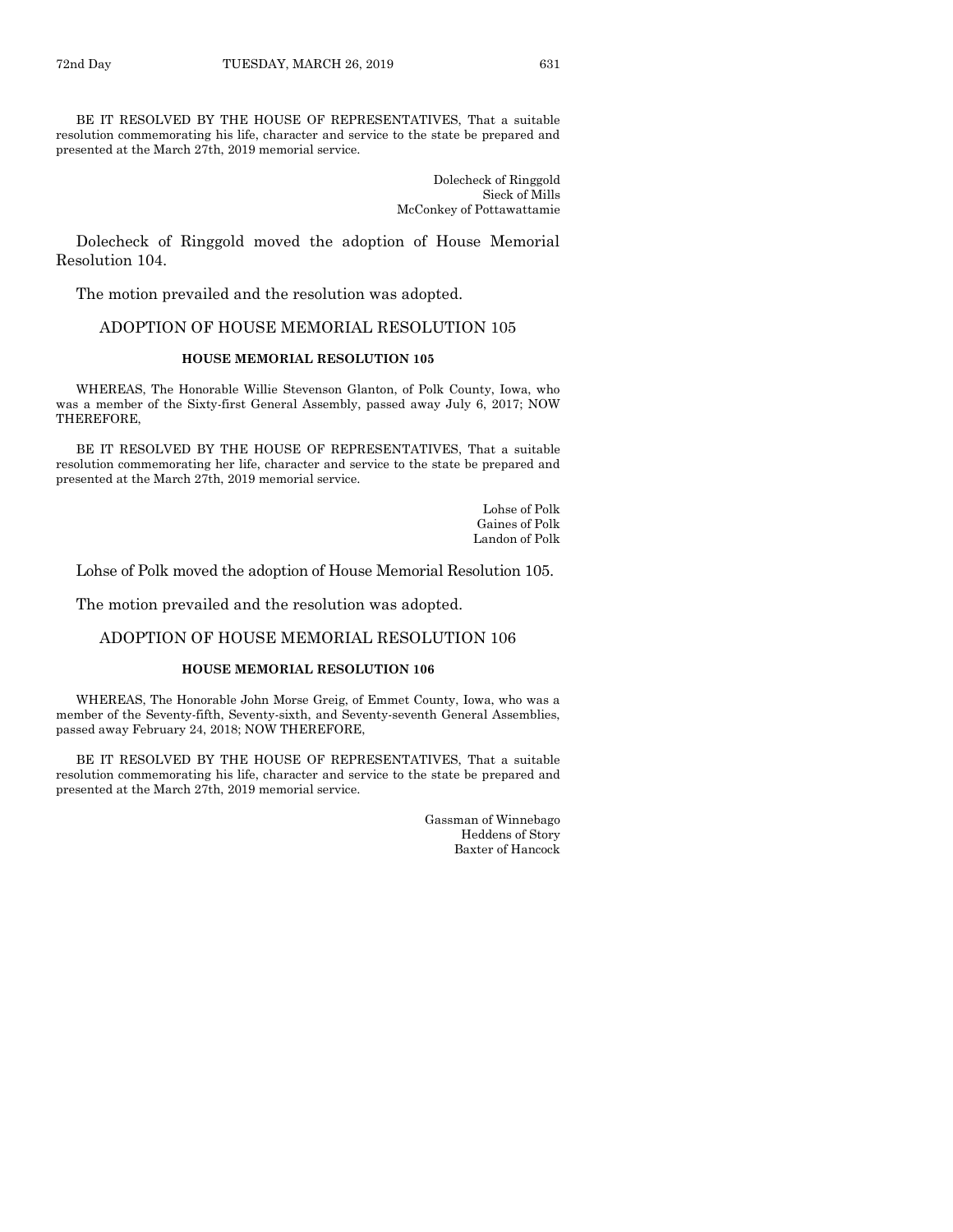Gassman of Winnebago moved the adoption of House Memorial Resolution 106.

The motion prevailed and the resolution was adopted.

#### ADOPTION OF HOUSE MEMORIAL RESOLUTION 107

#### **HOUSE MEMORIAL RESOLUTION 107**

WHEREAS, The Honorable Curtis "Curt" Hanson, of Jefferson County, Iowa, who was a member of the Eighty-third, Eighty-fourth, Eighty-fifth, Eighty-sixth, and Eighty-seventh (1st Session) General Assemblies, passed away June 16, 2017; NOW THEREFORE,

BE IT RESOLVED BY THE HOUSE OF REPRESENTATIVES, That a suitable resolution commemorating his life, character and service to the state be prepared and presented at the March 27th, 2019 memorial service.

> Shipley of Jefferson Gaskill of Wapello Klein of Washington

Shipley of Jefferson moved the adoption of House Memorial Resolution 107.

The motion prevailed and the resolution was adopted.

#### ADOPTION OF HOUSE MEMORIAL RESOLUTION 108

#### **HOUSE MEMORIAL RESOLUTION 108**

WHEREAS, The Honorable Myron "Dell" Hanson Jr., of Benton County, Iowa, who was a member of the Eightieth General Assembly, passed away November 6, 2017; NOW THEREFORE,

BE IT RESOLVED BY THE HOUSE OF REPRESENTATIVES, That a suitable resolution commemorating his life, character and service to the state be prepared and presented at the March 27th, 2019 memorial service.

> Gerhold of Benton Ehlert of Linn Zumbach of Linn

Gerhold of Benton moved the adoption of House Memorial Resolution 108.

The motion prevailed and the resolution was adopted.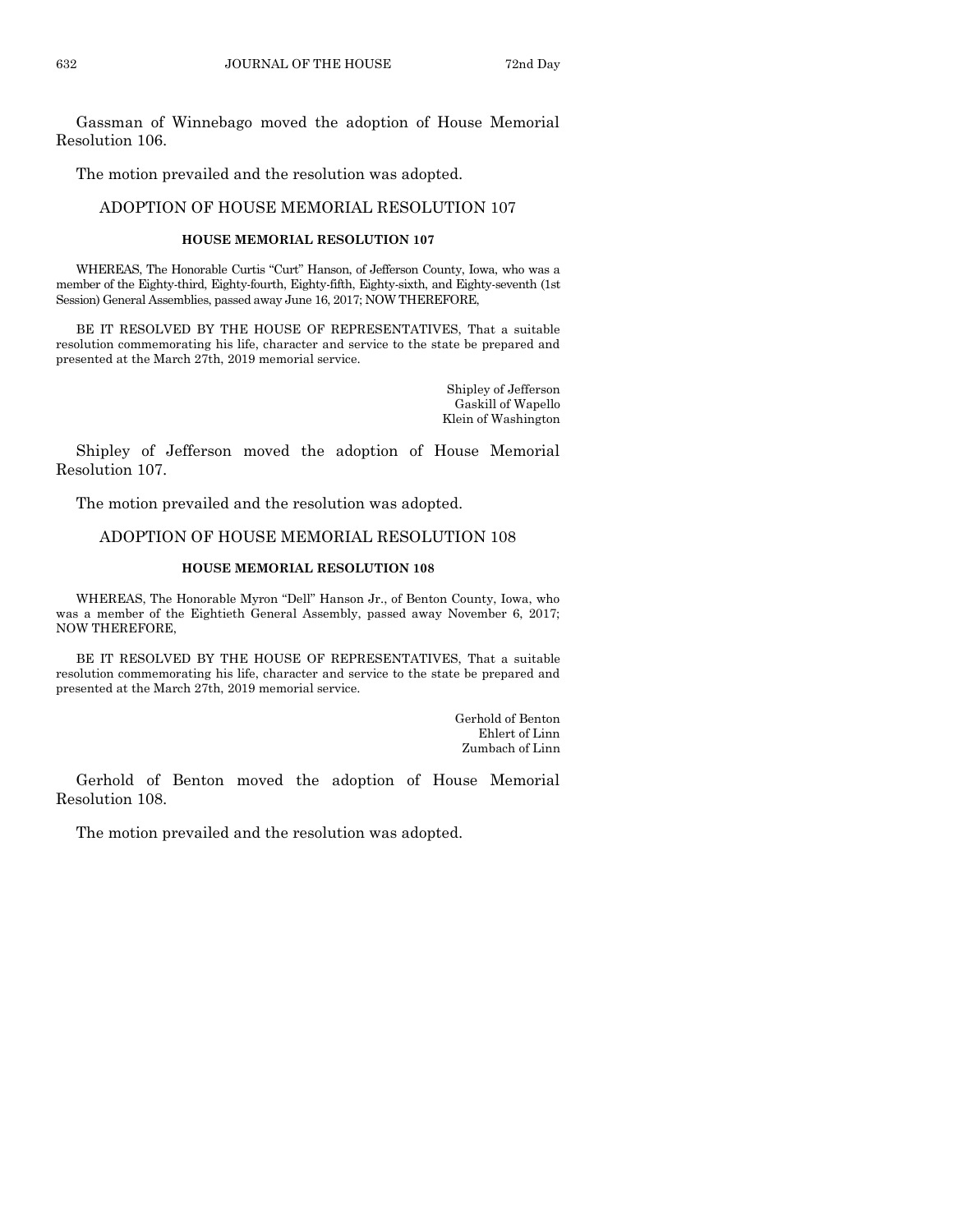## **HOUSE MEMORIAL RESOLUTION 109**

WHEREAS, The Honorable Danny J. Holmes, of Scott County, Iowa, who was a member of the Seventy-seventh, and Seventy-eighth General Assemblies, passed away March 7, 2017; NOW THEREFORE,

BE IT RESOLVED BY THE HOUSE OF REPRESENTATIVES, That a suitable resolution commemorating his life, character and service to the state be prepared and presented at the March 27th, 2019 memorial service.

> Paustian of Scott Winckler of Scott Mohr of Scott

Paustian of Scott moved the adoption of House Memorial Resolution 109.

The motion prevailed and the resolution was adopted.

#### ADOPTION OF HOUSE MEMORIAL RESOLUTION 110

#### **HOUSE MEMORIAL RESOLUTION 110**

WHEREAS, The Honorable Karl Kiilsholm, of Dickinson County, Iowa, who was a member of the Sixty-second General Assembly, passed away December 23, 2018; NOW THEREFORE,

BE IT RESOLVED BY THE HOUSE OF REPRESENTATIVES, That a suitable resolution commemorating his life, character and service to the state be prepared and presented at the March 27th, 2019 memorial service.

> Wills of Dickinson Steckman of Cerro Gordo Jones of Clay

Wills of Dickinson moved the adoption of House Memorial Resolution 110.

The motion prevailed and the resolution was adopted.

#### ADOPTION OF HOUSE MEMORIAL RESOLUTION 111

#### **HOUSE MEMORIAL RESOLUTION 111**

WHEREAS, The Honorable Robert H. Renken, of Butler County, Iowa, who was a member of the Sixty-eighth, Sixty-ninth, Sixty-ninth Extra, Sixty-ninth Second-Extra, Seventieth, Seventy-first, Seventy-second, Seventy-second Extra, Seventy-second Second-Extra, Seventy-third, Seventy-fourth, Seventy-fourth Extra, Seventy-fourth Second-Extra, Seventy-fifth, and Seventy-sixth General Assemblies, passed away December 29, 2018; NOW THEREFORE,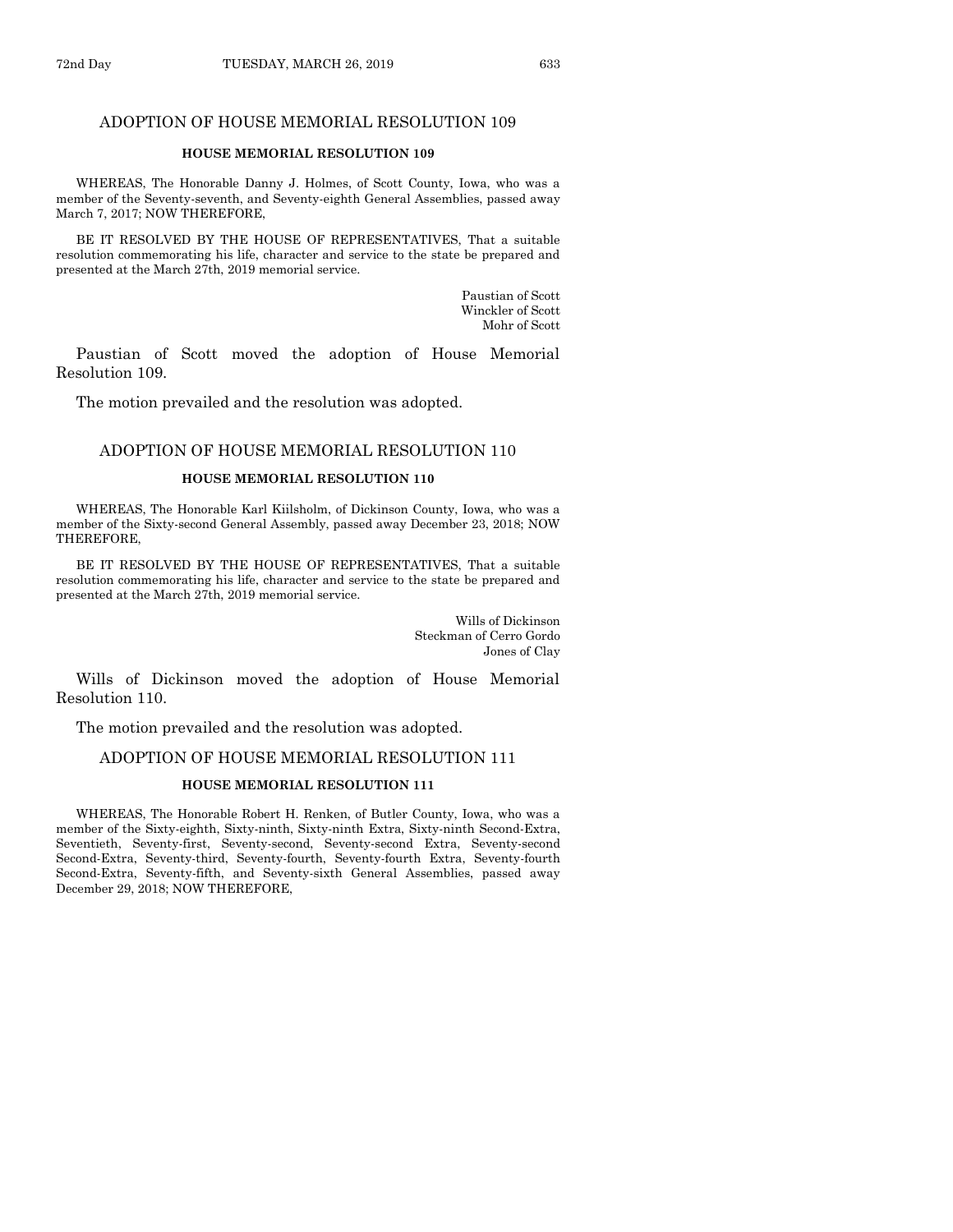BE IT RESOLVED BY THE HOUSE OF REPRESENTATIVES, That a suitable resolution commemorating his life, character and service to the state be prepared and presented at the March 27th, 2019 memorial service.

> Grassley of Butler Smith, M. of Marshall Salmon of Black Hawk

Grassley of Butler moved the adoption of House Memorial Resolution 111.

The motion prevailed and the resolution was adopted.

#### ADOPTION OF HOUSE MEMORIAL RESOLUTION 112

#### **HOUSE MEMORIAL RESOLUTION 112**

WHEREAS, The Honorable Dale Rickert, of Louisa County, Iowa, who was a member of the Sixty-first General Assembly, passed away March 23, 2017; NOW THEREFORE,

BE IT RESOLVED BY THE HOUSE OF REPRESENTATIVES, That a suitable resolution commemorating his life, character and service to the state be prepared and presented at the March 27th, 2019 memorial service.

> Kerr of Louisa Mascher of Johnson Carlson of Muscatine

Kerr of Louisa moved the adoption of House Memorial Resolution 112.

The motion prevailed and the resolution was adopted.

#### ADOPTION OF HOUSE MEMORIAL RESOLUTION 113

#### **HOUSE MEMORIAL RESOLUTION 113**

WHEREAS, The Honorable John P. Sunderbruch, of Scott County, Iowa, who was a member of the Seventy-eighth General Assembly, passed away August 4, 2017; NOW THEREFORE,

BE IT RESOLVED BY THE HOUSE OF REPRESENTATIVES, That a suitable resolution commemorating his life, character and service to the state be prepared and presented at the March 27th, 2019 memorial service.

> Paustian of Scott Winckler of Scott Kaufmann of Cedar

Paustian of Scott moved the adoption of House Memorial Resolution 113.

The motion prevailed and the resolution was adopted.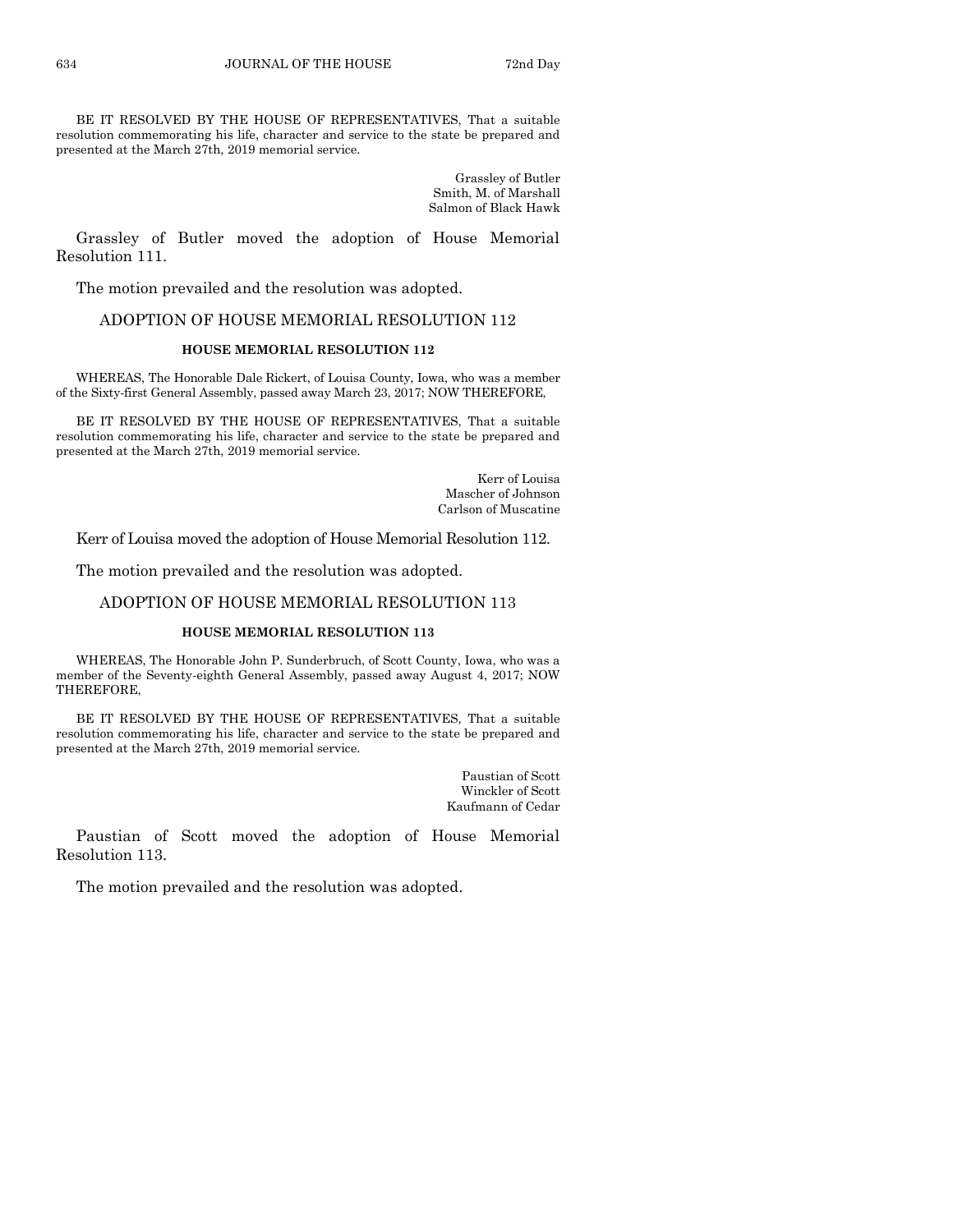#### **HOUSE MEMORIAL RESOLUTION 114**

WHEREAS, The Honorable Andrew Varley, of Adair County, Iowa, who was a member of the Sixty-second, Sixty-third, Sixty-fourth, Sixty-fifth, Sixty-sixth, Sixty-seventh, and Sixty-seventh Extra General Assemblies, passed away November 19, 2018; NOW THEREFORE,

BE IT RESOLVED BY THE HOUSE OF REPRESENTATIVES, That a suitable resolution commemorating his life, character and service to the state be prepared and presented at the March 27th, 2019 memorial service.

> Sorensen of Adair Judge of Dallas Gustafson of Madison

Sorensen of Adair moved the adoption of House Memorial Resolution 114.

The motion prevailed and the resolution was adopted.

# CONSIDERATION OF BILLS Regular Calendar

**[House File 566,](https://www.legis.iowa.gov/legislation/BillBook?ga=88&ba=HF566)** a bill for an act relating to criminal trespass while hunting, fishing, or trapping, and providing penalties, was taken up for consideration.

Kerr of Louisa moved that the bill be read a last time now and placed upon its passage which motion prevailed and the bill was read a last time.

On the question "Shall the bill pass?"  $(H.F. 566)$  $(H.F. 566)$ 

The ayes were, 74:

| Bacon        | Baxter    | Bearinger    | Bergan   |
|--------------|-----------|--------------|----------|
| Best         | Bossman   | Breckenridge | Brink    |
| Brown-Powers | Carlson   | Cohoon       | Derry    |
| Deyoe        | Dolecheck | Ehlert       | Fisher   |
| Forbes       | Frv       | Gaskill      | Gassman  |
| Gerhold      | Grassley  | Gustafson    | Hagenow  |
| Hanusa       | Heddens   | Hein         | Hinson   |
| Hite         | Holt      | Huseman      | Jacobsen |
| Jeneary      | Jones     | Judge        | Kaufmann |
| Kerr         | Klein     | Konfrst      | Kressig  |
| Kurtz        | Landon    | Lohse        | Lundgren |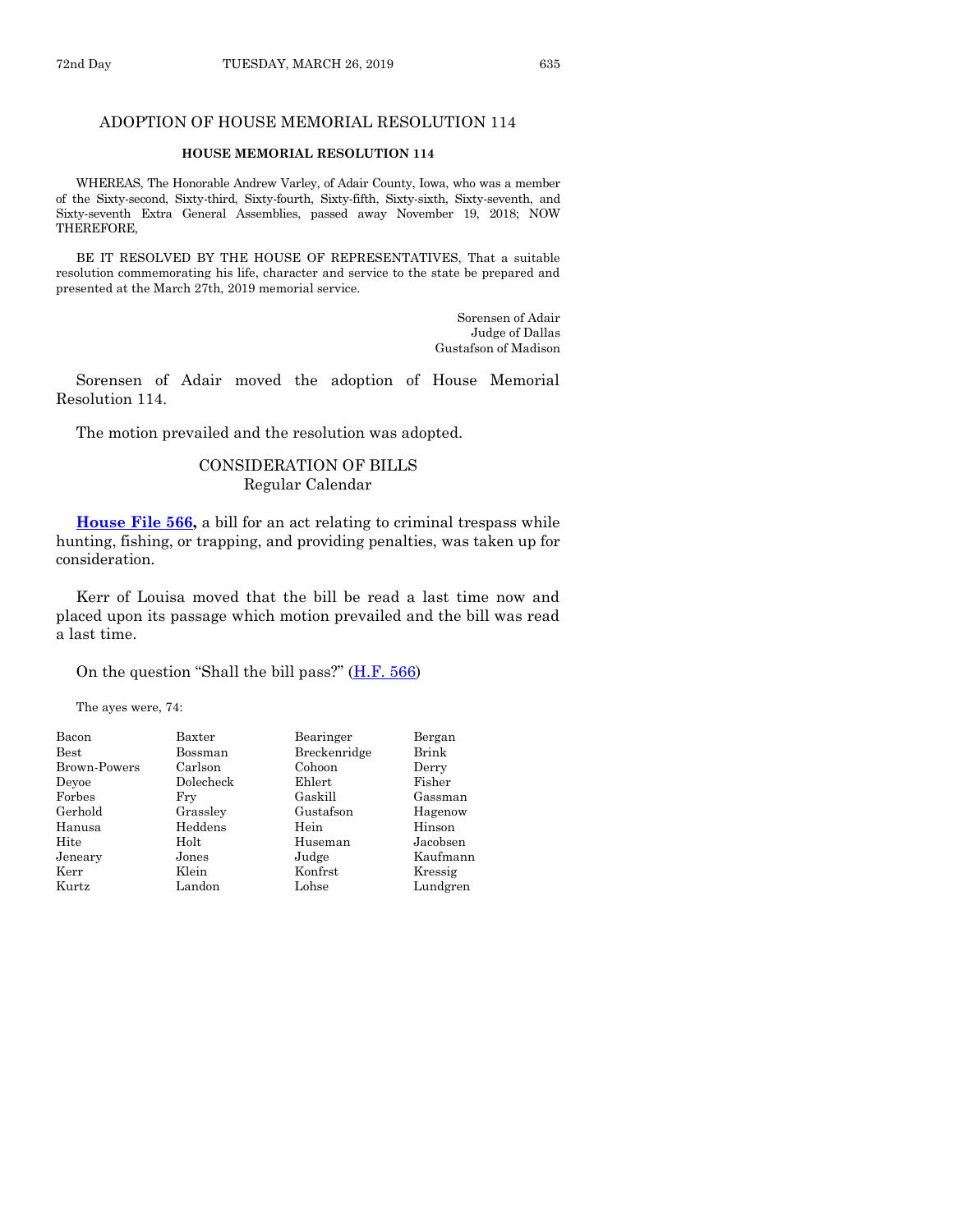| Upmeyer, Spkr. |
|----------------|
|                |
|                |
|                |
|                |

The nays were, 25:

| Abdul-Samad | Anderson | Bennett                     | Donahue  |
|-------------|----------|-----------------------------|----------|
| Gaines      | Hall     | Hunter                      | Isenhart |
| Jacoby      | James    | Kacena                      | Kurth    |
| Lensing     | Mascher  | Meyer, B.                   | Mitchell |
| Oldson      | Olson    | Running-Marquardt Smith, M. |          |
| Staed       | Steckman | Wessel-Kroeschell Winckler  |          |
| Wolfe       |          |                             |          |

Absent or not voting, 1:

#### Bloomingdale

The bill having received a constitutional majority was declared to have passed the House and the title was agreed to.

**[House File 599,](https://www.legis.iowa.gov/legislation/BillBook?ga=88&ba=HF599)** a bill for an act relating to hunting by persons under the age of sixteen, was taken up for consideration.

Maxwell of Poweshiek moved that the bill be read a last time now and placed upon its passage which motion prevailed and the bill was read a last time.

On the question "Shall the bill pass?" ([H.F. 599\)](https://www.legis.iowa.gov/legislation/BillBook?ga=88&ba=HF599)

The ayes were, 87:

| Abdul-Samad  | Anderson  | Bacon               | Baxter    |
|--------------|-----------|---------------------|-----------|
| Bearinger    | Bergan    | $_{\rm Best}$       | Bossman   |
| Breckenridge | Brink     | <b>Brown-Powers</b> | Carlson   |
| Cohoon       | Derry     | Devoe               | Dolecheck |
| Donahue      | Ehlert    | Fisher              | Forbes    |
| Fry          | Gaines    | Gassman             | Gerhold   |
| Grassley     | Gustafson | Hagenow             | Hall      |
| Hanusa       | Hein      | Hinson              | Hite      |
| Holt         | Huseman   | Jacobsen            | Jacoby    |
| Jeneary      | Jones     | Judge               | Kacena    |
| Kaufmann     | Kerr      | Klein               | Konfrst   |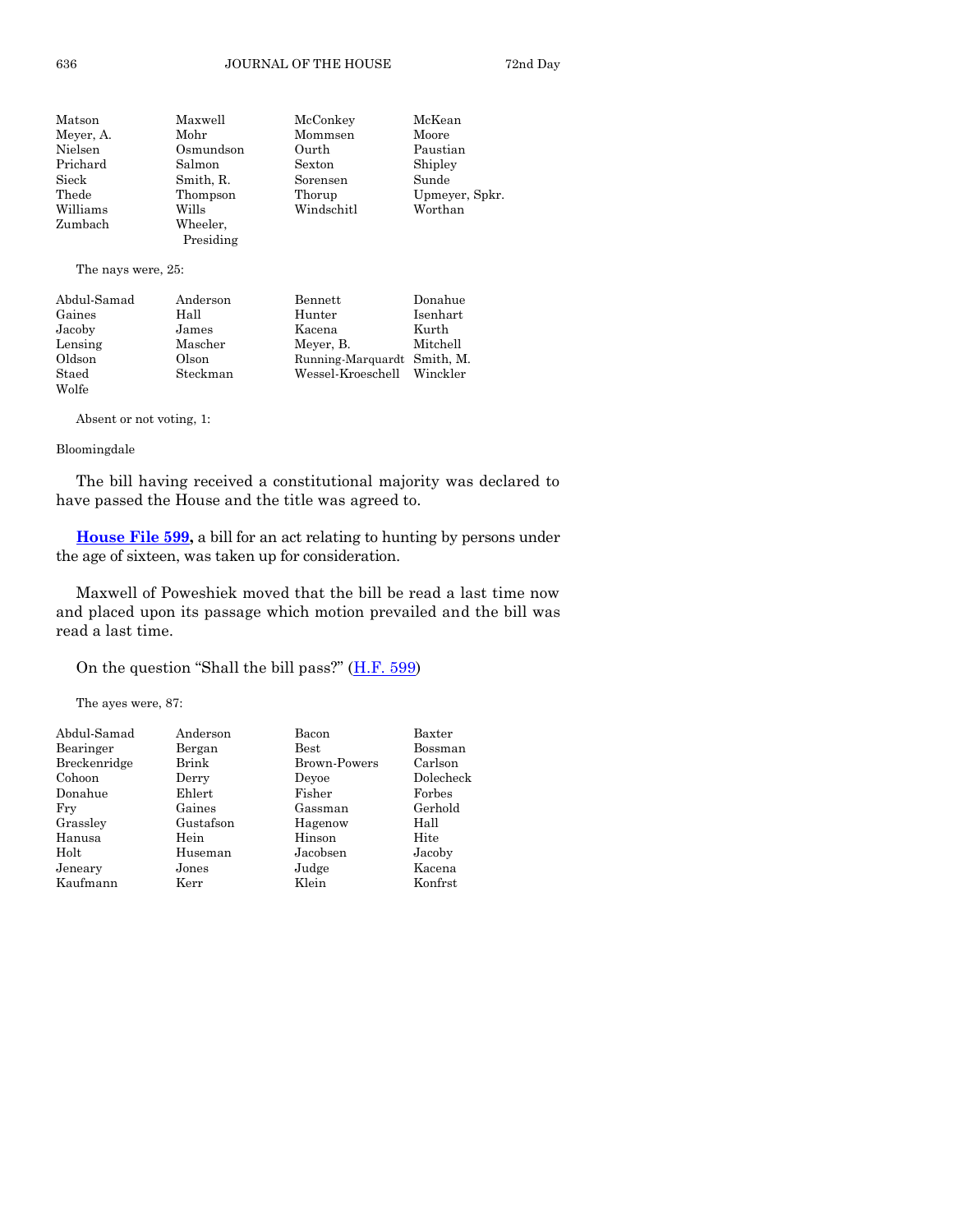| Kressig   | Kurth     | Kurtz      | Landon            |
|-----------|-----------|------------|-------------------|
| Lohse     | Lundgren  | Matson     | Maxwell           |
| McConkey  | McKean    | Meyer, A.  | Meyer, B.         |
| Mitchell  | Mohr      | Mommsen    | Moore             |
| Nielsen   | Oldson    | Olson      | Osmundson         |
| Ourth     | Paustian  | Prichard   | Running-Marquardt |
| Salmon    | Sexton    | Shipley    | Sieck             |
| Smith, M. | Smith, R. | Sorensen   | Steckman          |
| Sunde     | Thede     | Thompson   | Thorup            |
| Williams  | Wills     | Windschitl | Wolfe             |
| Worthan   | Zumbach   | Wheeler,   |                   |
|           |           | Presiding  |                   |

The nays were, 11:

| Bennett                | Gaskill           | Heddens  | Hunter  |
|------------------------|-------------------|----------|---------|
| Isenhart               | James             | Lensing  | Mascher |
| $\operatorname{Staed}$ | Wessel-Kroeschell | Winckler |         |

Absent or not voting, 2:

Bloomingdale Upmeyer, Spkr.

The bill having received a constitutional majority was declared to have passed the House and the title was agreed to.

**[House File 605,](https://www.legis.iowa.gov/legislation/BillBook?ga=88&ba=HF605)** a bill for an act relating to insurance notices and documents delivered by electronic means to a consumer that purchases portable electronics insurance in a retail transaction, was taken up for consideration.

# [SENATE FILE 559](https://www.legis.iowa.gov/legislation/BillBook?ga=88&ba=SF559) SUBSTITUTED FOR [HOUSE FILE 605](https://www.legis.iowa.gov/legislation/BillBook?ga=88&ba=HF605)

Mitchell of Henry asked and received unanimous consent to substitute [Senate File 559](https://www.legis.iowa.gov/legislation/BillBook?ga=88&ba=SF559) for [House File 605.](https://www.legis.iowa.gov/legislation/BillBook?ga=88&ba=HF605)

**[Senate File 559,](https://www.legis.iowa.gov/legislation/BillBook?ga=88&ba=SF559)** a bill for an act relating to insurance notices and documents delivered by electronic means to a consumer that purchases portable electronics insurance in a retail transaction, was taken up for consideration.

Mitchell of Henry moved that the bill be read a last time now and placed upon its passage which motion prevailed and the bill was read a last time.

On the question "Shall the bill pass?" ([S.F. 559\)](https://www.legis.iowa.gov/legislation/BillBook?ga=88&ba=SF559)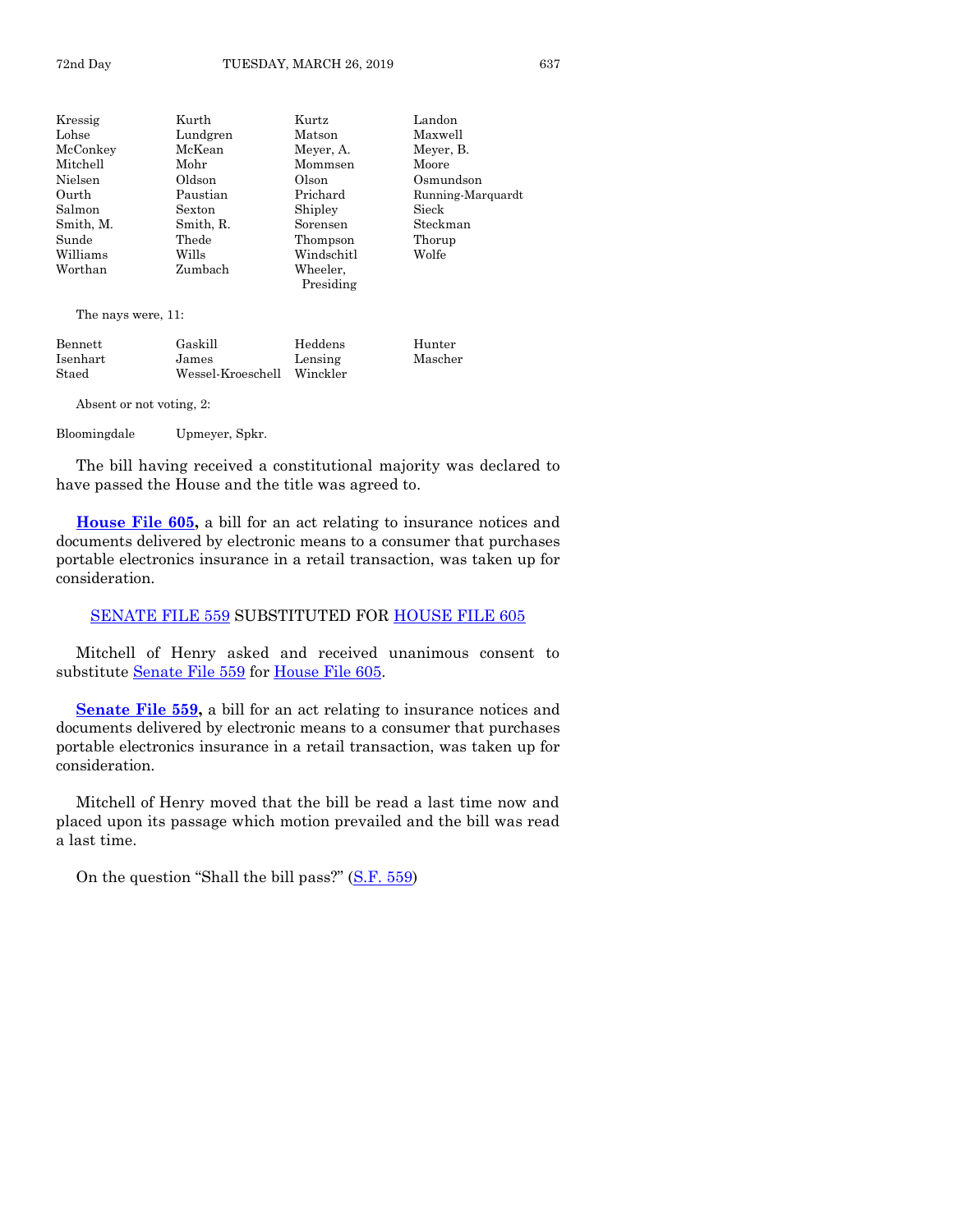The ayes were, 98:

| Abdul-Samad | Anderson          | Bacon     | Baxter            |
|-------------|-------------------|-----------|-------------------|
| Bearinger   | Bennett           | Bergan    | <b>Best</b>       |
| Bossman     | Breckenridge      | Brink     | Brown-Powers      |
| Carlson     | Cohoon            | Derry     | Deyoe             |
| Dolecheck   | Donahue           | Ehlert    | Fisher            |
| Forbes      | Fry               | Gaines    | Gaskill           |
| Gassman     | Gerhold           | Grassley  | Gustafson         |
| Hagenow     | Hall              | Hanusa    | Heddens           |
| Hein        | Hinson            | Hite      | Holt              |
| Hunter      | Huseman           | Isenhart  | Jacobsen          |
| Jacoby      | James             | Jeneary   | Jones             |
| Judge       | Kacena            | Kaufmann  | Kerr              |
| Klein       | Konfrst           | Kressig   | Kurth             |
| Kurtz       | Landon            | Lensing   | Lohse             |
| Lundgren    | Mascher           | Matson    | Maxwell           |
| McConkey    | McKean            | Meyer, A. | Meyer, B.         |
| Mitchell    | Mohr              | Mommsen   | Moore             |
| Nielsen     | Oldson            | Olson     | Osmundson         |
| Ourth       | Paustian          | Prichard  | Running-Marquardt |
| Salmon      | Sexton            | Shipley   | Sieck             |
| Smith, M.   | Smith, R.         | Sorensen  | Staed             |
| Steckman    | Sunde             | Thede     | Thompson          |
| Thorup      | Wessel-Kroeschell | Williams  | Wills             |
| Winckler    | Windschitl        | Wolfe     | Worthan           |
| Zumbach     | Wheeler,          |           |                   |
|             | Presiding         |           |                   |

The nays were, none.

Absent or not voting, 2:

Bloomingdale Upmeyer, Spkr.

The bill having received a constitutional majority was declared to have passed the House and the title was agreed to.

**[House File 637,](https://www.legis.iowa.gov/legislation/BillBook?ga=88&ba=HF637)** a bill for an act relating to reports relating to misconduct of certain school employees required to be submitted to the board of educational examiners, was taken up for consideration.

Brink of Mahaska moved that the bill be read a last time now and placed upon its passage which motion prevailed and the bill was read a last time.

On the question "Shall the bill pass?"  $(H.F. 637)$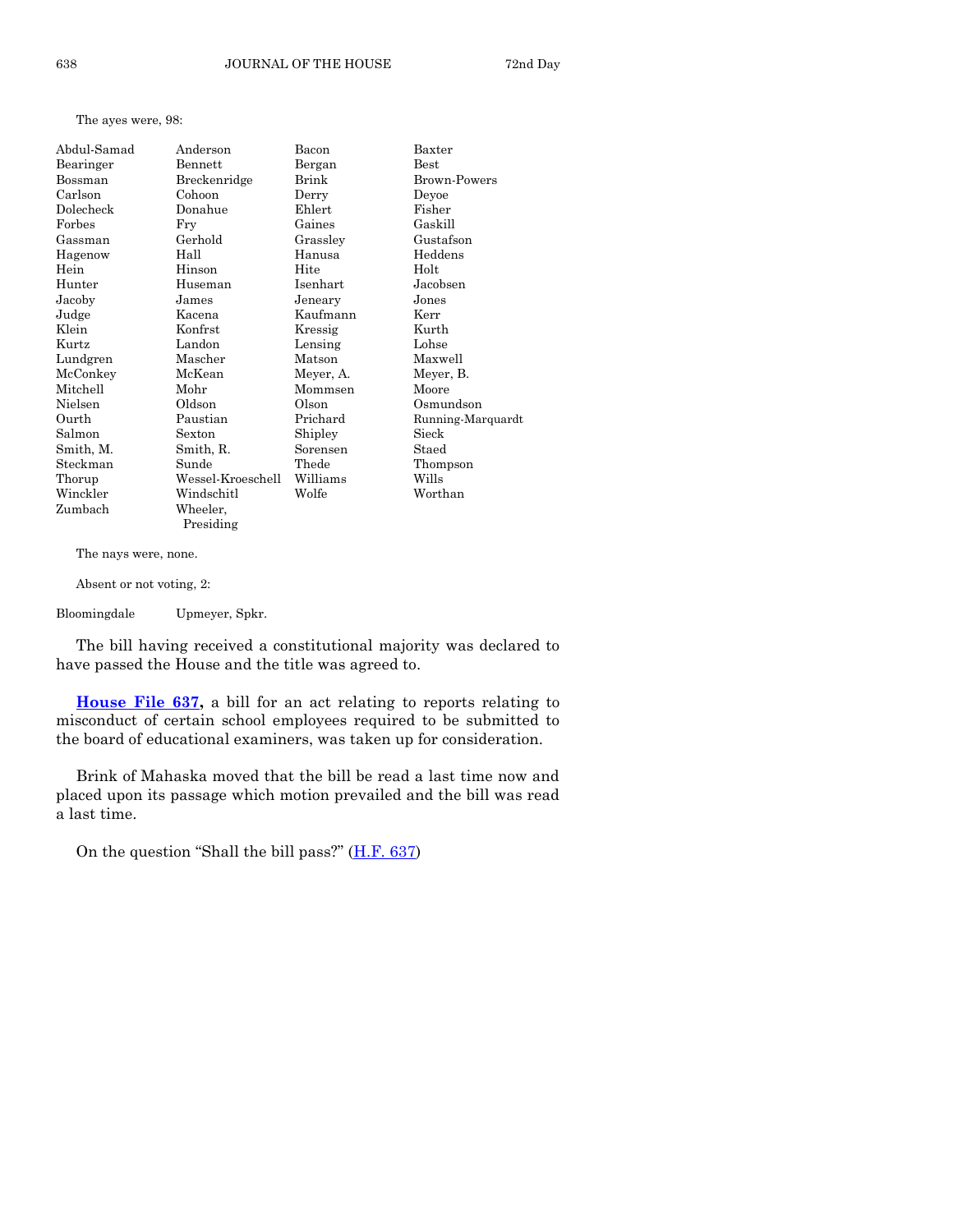#### The ayes were, 98:

| Abdul-Samad | Anderson          | Bacon     | Baxter            |
|-------------|-------------------|-----------|-------------------|
| Bearinger   | Bennett           | Bergan    | Best              |
| Bossman     | Breckenridge      | Brink     | Brown-Powers      |
| Carlson     | Cohoon            | Derry     | Deyoe             |
| Dolecheck   | Donahue           | Ehlert    | Fisher            |
| Forbes      | Fry               | Gaines    | Gaskill           |
| Gassman     | Gerhold           | Grassley  | Gustafson         |
| Hagenow     | Hall              | Hanusa    | Heddens           |
| Hein        | Hinson            | Hite      | Holt              |
| Hunter      | Huseman           | Isenhart  | Jacobsen          |
| Jacoby      | James             | Jeneary   | Jones             |
| Judge       | Kacena            | Kaufmann  | Kerr              |
| Klein       | Konfrst           | Kressig   | Kurth             |
| Kurtz       | Landon            | Lensing   | Lohse             |
| Lundgren    | Mascher           | Matson    | Maxwell           |
| McConkey    | McKean            | Meyer, A. | Meyer, B.         |
| Mitchell    | Mohr              | Mommsen   | Moore             |
| Nielsen     | Oldson            | Olson     | Osmundson         |
| Ourth       | Paustian          | Prichard  | Running-Marquardt |
| Salmon      | Sexton            | Shipley   | Sieck             |
| Smith, M.   | Smith, R.         | Sorensen  | Staed             |
| Steckman    | Sunde             | Thede     | Thompson          |
| Thorup      | Wessel-Kroeschell | Williams  | Wills             |
| Winckler    | Windschitl        | Wolfe     | Worthan           |
| Zumbach     | Wheeler,          |           |                   |
|             | Presiding         |           |                   |

The nays were, none.

Absent or not voting, 2:

Bloomingdale Upmeyer, Spkr.

The bill having received a constitutional majority was declared to have passed the House and the title was agreed to.

**[House File 660,](https://www.legis.iowa.gov/legislation/BillBook?ga=88&ba=HF660)** a bill for an act relating to licensing sanctions against individuals who default or are delinquent on student loan debt or on a related service obligation, was taken up for consideration.

### [SENATE FILE 304](https://www.legis.iowa.gov/legislation/BillBook?ga=88&ba=SF304) SUBSTITUTED FOR [HOUSE FILE 660](https://www.legis.iowa.gov/legislation/BillBook?ga=88&ba=HF660)

Sorensen of Adair asked and received unanimous consent to substitute [Senate File 304](https://www.legis.iowa.gov/legislation/BillBook?ga=88&ba=SF304) for [House File 660.](https://www.legis.iowa.gov/legislation/BillBook?ga=88&ba=HF660)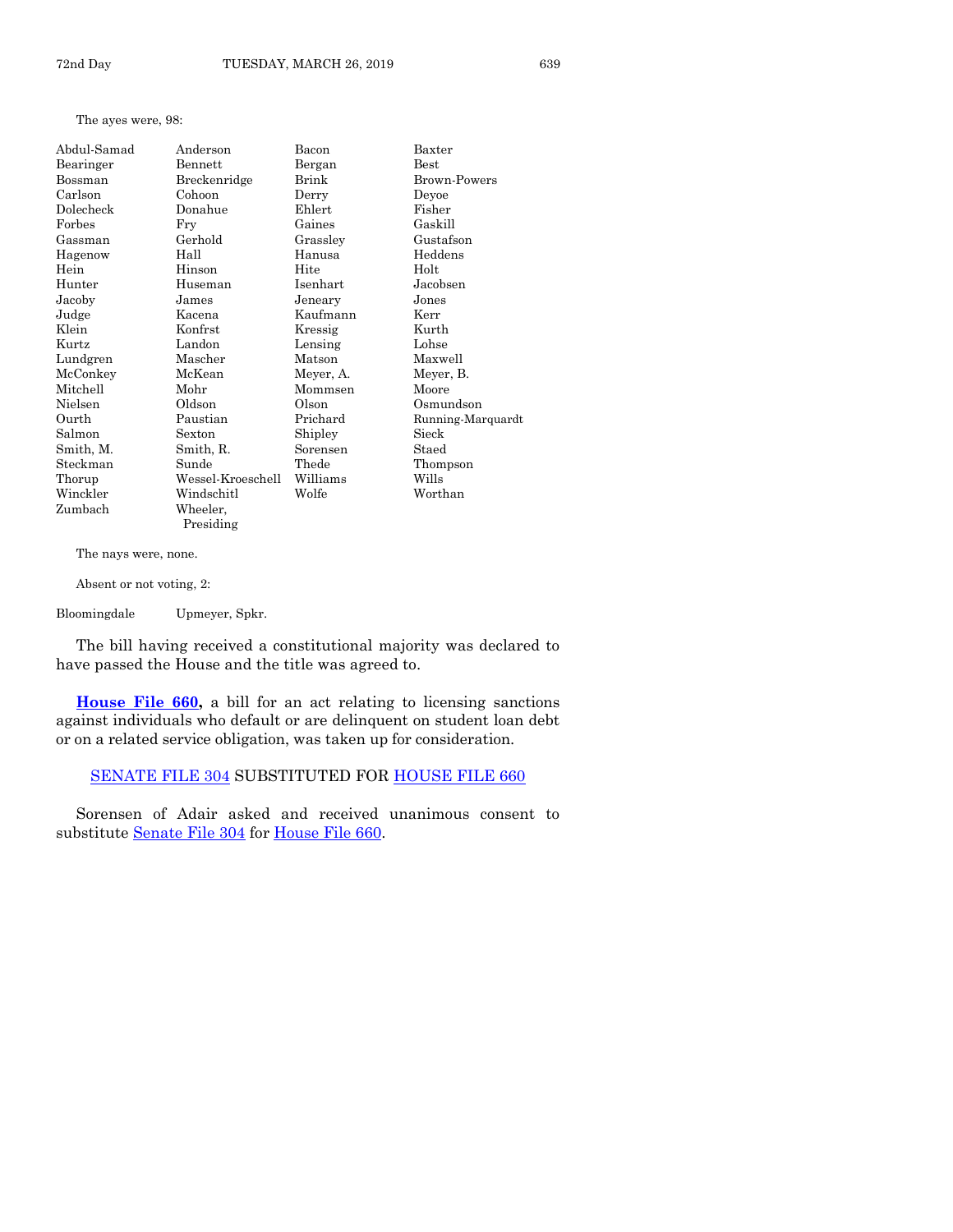**[Senate File 304,](https://www.legis.iowa.gov/legislation/BillBook?ga=88&ba=SF304)** a bill for an act relating to licensing sanctions against individuals who default or are delinquent on student loan debt or on a related service obligation, was taken up for consideration.

Sorensen of Adair moved that the bill be read a last time now and placed upon its passage which motion prevailed and the bill was read a last time.

On the question "Shall the bill pass?" ([S.F. 304\)](https://www.legis.iowa.gov/legislation/BillBook?ga=88&ba=SF304)

The ayes were, 96:

| Abdul-Samad | Anderson          | Bacon     | Baxter              |
|-------------|-------------------|-----------|---------------------|
| Bearinger   | Bennett           | Bergan    | $_{\rm Best}$       |
| Bossman     | Breckenridge      | Brink     | <b>Brown-Powers</b> |
| Carlson     | Cohoon            | Derry     | Deyoe               |
| Dolecheck   | Donahue           | Ehlert    | Fisher              |
| Forbes      | Fry               | Gaines    | Gaskill             |
| Gassman     | Gerhold           | Grassley  | Gustafson           |
| Hagenow     | Hall              | Hanusa    | Heddens             |
| Hein        | Hinson            | Hite      | Holt                |
| Hunter      | Huseman           | Isenhart  | Jacobsen            |
| Jacoby      | Jeneary           | Jones     | Judge               |
| Kacena      | Kaufmann          | Kerr      | Klein               |
| Konfrst     | Kressig           | Kurth     | Kurtz               |
| Landon      | Lensing           | Lohse     | Mascher             |
| Matson      | Maxwell           | McConkey  | McKean              |
| Meyer, A.   | Meyer, B.         | Mitchell  | Mohr                |
| Mommsen     | Moore             | Nielsen   | Oldson              |
| Olson       | Osmundson         | Ourth     | Paustian            |
| Prichard    | Running-Marquardt | Salmon    | Sexton              |
| Shipley     | Sieck             | Smith, M. | Smith, R.           |
| Sorensen    | Staed             | Steckman  | Sunde               |
| Thede       | Thompson          | Thorup    | Wessel-Kroeschell   |
| Williams    | Wills             | Winckler  | Windschitl          |
| Wolfe       | Worthan           | Zumbach   | Wheeler,            |
|             |                   |           | Presiding           |

The nays were, none.

Absent or not voting, 4:

Bloomingdale James Lundgren Upmeyer, Spkr.

The bill having received a constitutional majority was declared to have passed the House and the title was agreed to.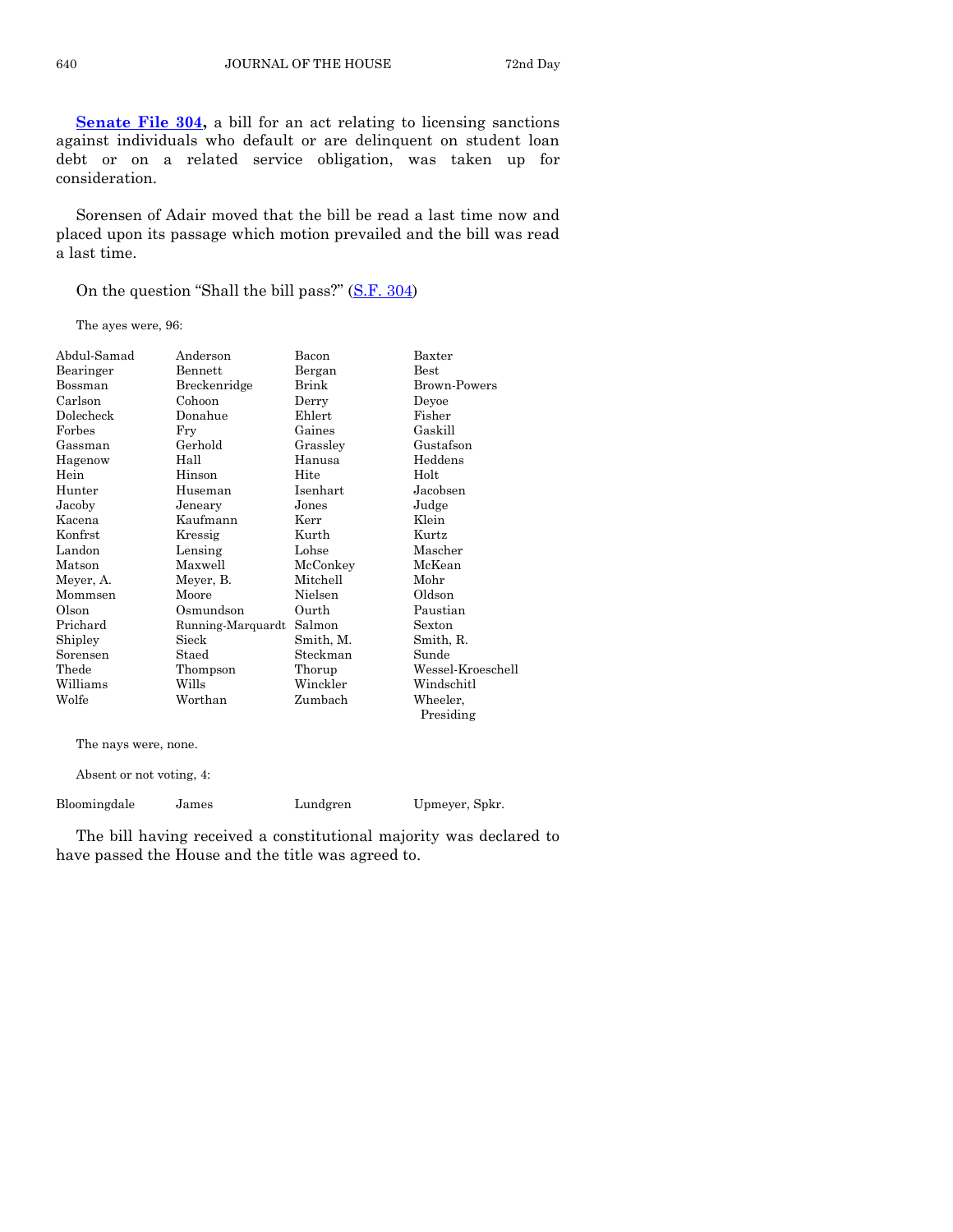**[House File 667,](https://www.legis.iowa.gov/legislation/BillBook?ga=88&ba=HF667)** a bill for an act relating to the membership of the life and health insurance guaranty association, assessments to member insurers for insurance written by impaired or insolvent member insurers, and including applicability provisions, was taken up for consideration.

Jacobsen of Pottawattamie offered amendment H–[1063](https://www.legis.iowa.gov/legislation/BillBook?ga=88&ba=H1063) filed by him and moved its adoption.

Amendment **H**-[1063](https://www.legis.iowa.gov/legislation/BillBook?ga=88&ba=H1063) was adopted.

#### [SENATE FILE 556](https://www.legis.iowa.gov/legislation/BillBook?ga=88&ba=SF556) SUBSTITUTED FOR [HOUSE FILE 667](https://www.legis.iowa.gov/legislation/BillBook?ga=88&ba=HF667)

Jacobsen of Pottawattamie asked and received unanimous consent to substitute [Senate File 556](https://www.legis.iowa.gov/legislation/BillBook?ga=88&ba=SF556) for [House File 667.](https://www.legis.iowa.gov/legislation/BillBook?ga=88&ba=HF667)

**[Senate File 556,](https://www.legis.iowa.gov/legislation/BillBook?ga=88&ba=SF556)** a bill for an act relating to the membership of the life and health insurance guaranty association, assessments to member insurers for insurance written by impaired or insolvent member insurers, and including applicability and effective date provisions, was taken up for consideration.

Jacobsen of Pottawattamie moved that the bill be read a last time now and placed upon its passage which motion prevailed and the bill was read a last time.

On the question "Shall the bill pass?" [\(S.F. 556\)](https://www.legis.iowa.gov/legislation/BillBook?ga=88&ba=SF556)

The ayes were, 97:

| Abdul-Samad | Anderson     | Bacon    | Baxter       |
|-------------|--------------|----------|--------------|
| Bearinger   | Bennett      | Bergan   | Best         |
| Bossman     | Breckenridge | Brink    | Brown-Powers |
| Carlson     | Cohoon       | Derry    | Devoe        |
| Dolecheck   | Donahue      | Ehlert   | Fisher       |
| Forbes      | Frv          | Gaines   | Gaskill      |
| Gassman     | Gerhold      | Grassley | Gustafson    |
| Hagenow     | Hall         | Hanusa   | Heddens      |
| Hein        | Hinson       | Hite     | Holt         |
| Hunter      | Huseman      | Isenhart | Jacobsen     |
| Jacoby      | James        | Jeneary  | Jones        |
| Judge       | Kacena       | Kaufmann | Kerr         |
| Klein       | Konfrst      | Kressig  | Kurth        |
| Kurtz       | Landon       | Lensing  | Lohse        |
| Lundgren    | Mascher      | Matson   | Maxwell      |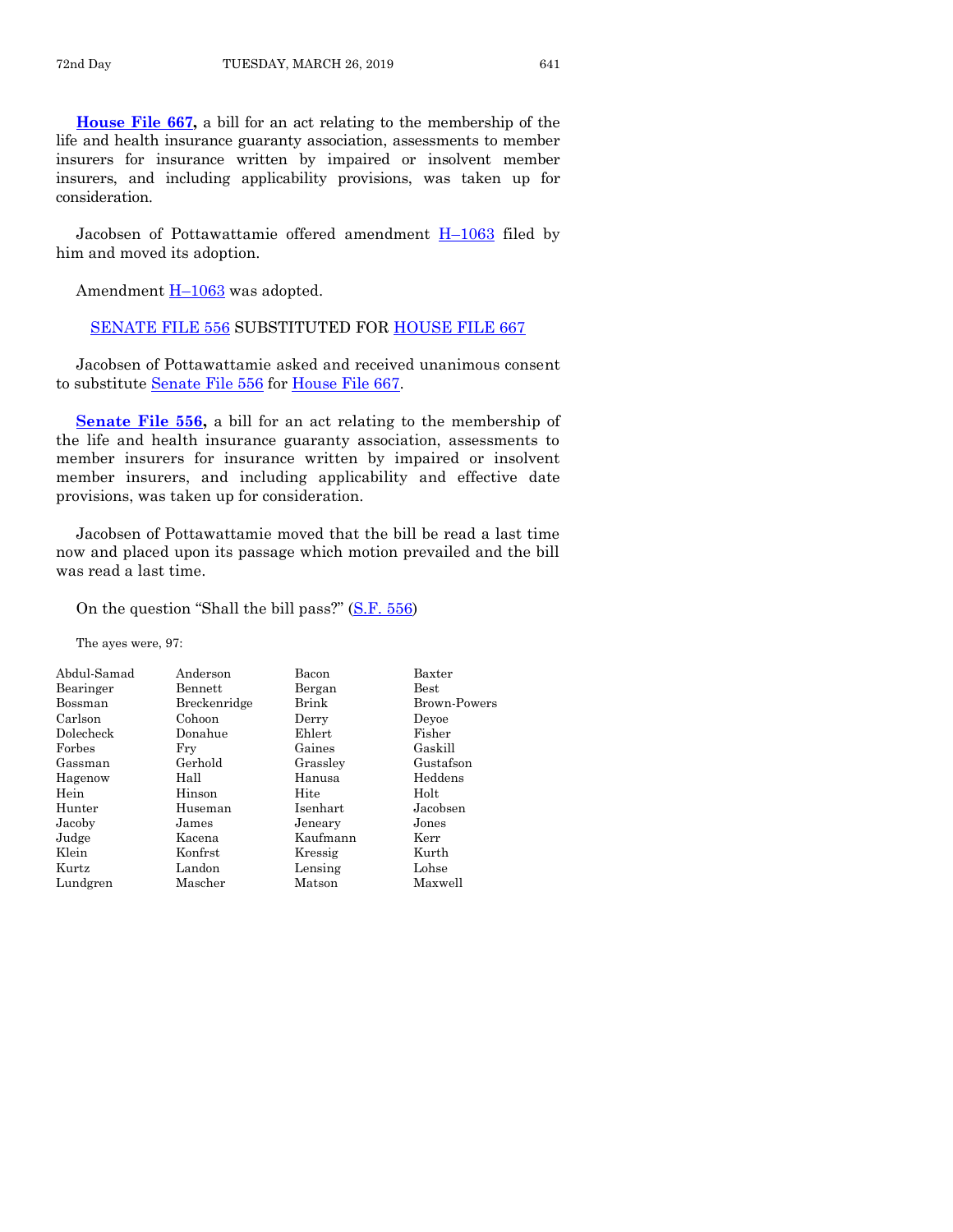| McConkey          | McKean   | Meyer, A.                | Meyer, B. |
|-------------------|----------|--------------------------|-----------|
| Mitchell          | Mommsen  | Moore                    | Nielsen   |
| Oldson            | Olson    | Osmundson                | Ourth     |
| Paustian          | Prichard | Running-Marquardt Salmon |           |
| Sexton            | Shipley  | Sieck                    | Smith, M. |
| Smith, R.         | Sorensen | Staed                    | Steckman  |
| Sunde             | Thede    | Thompson                 | Thorup    |
| Wessel-Kroeschell | Williams | Wills                    | Winckler  |
| Windschitl        | Wolfe    | Worthan                  | Zumbach   |
| Wheeler,          |          |                          |           |
| Presiding         |          |                          |           |

The nays were, none.

Absent or not voting, 3:

Bloomingdale Mohr Upmeyer, Spkr.

The bill having received a constitutional majority was declared to have passed the House and the title was agreed to.

**[House File 679,](https://www.legis.iowa.gov/legislation/BillBook?ga=88&ba=HF679)** a bill for an act relating to statutory corrections which may adjust language to reflect current practices, insert earlier omissions, delete redundancies and inaccuracies, delete temporary language, resolve inconsistencies and conflicts, update ongoing provisions, or remove ambiguities, and including retroactive applicability provisions, was taken up for consideration.

Lohse of Polk moved that the bill be read a last time now and placed upon its passage which motion prevailed and the bill was read a last time.

On the question "Shall the bill pass?" [\(H.F. 679\)](https://www.legis.iowa.gov/legislation/BillBook?ga=88&ba=HF679)

The ayes were, 97:

| Abdul-Samad | Anderson     | Bacon    | Baxter        |
|-------------|--------------|----------|---------------|
| Bearinger   | Bennett      | Bergan   | $_{\rm Best}$ |
| Bossman     | Breckenridge | Brink    | Brown-Powers  |
| Carlson     | Cohoon       | Derry    | Devoe         |
| Dolecheck   | Donahue      | Ehlert   | Fisher        |
| Forbes      | Fry          | Gaines   | Gaskill       |
| Gassman     | Gerhold      | Grassley | Gustafson     |
| Hagenow     | Hall         | Hanusa   | Heddens       |
| Hein        | Hinson       | Hite     | Holt          |
| Hunter      | Huseman      | Isenhart | Jacobsen      |
| Jacoby      | James        | Jeneary  | Jones         |
| Judge       | Kacena       | Kaufmann | Kerr          |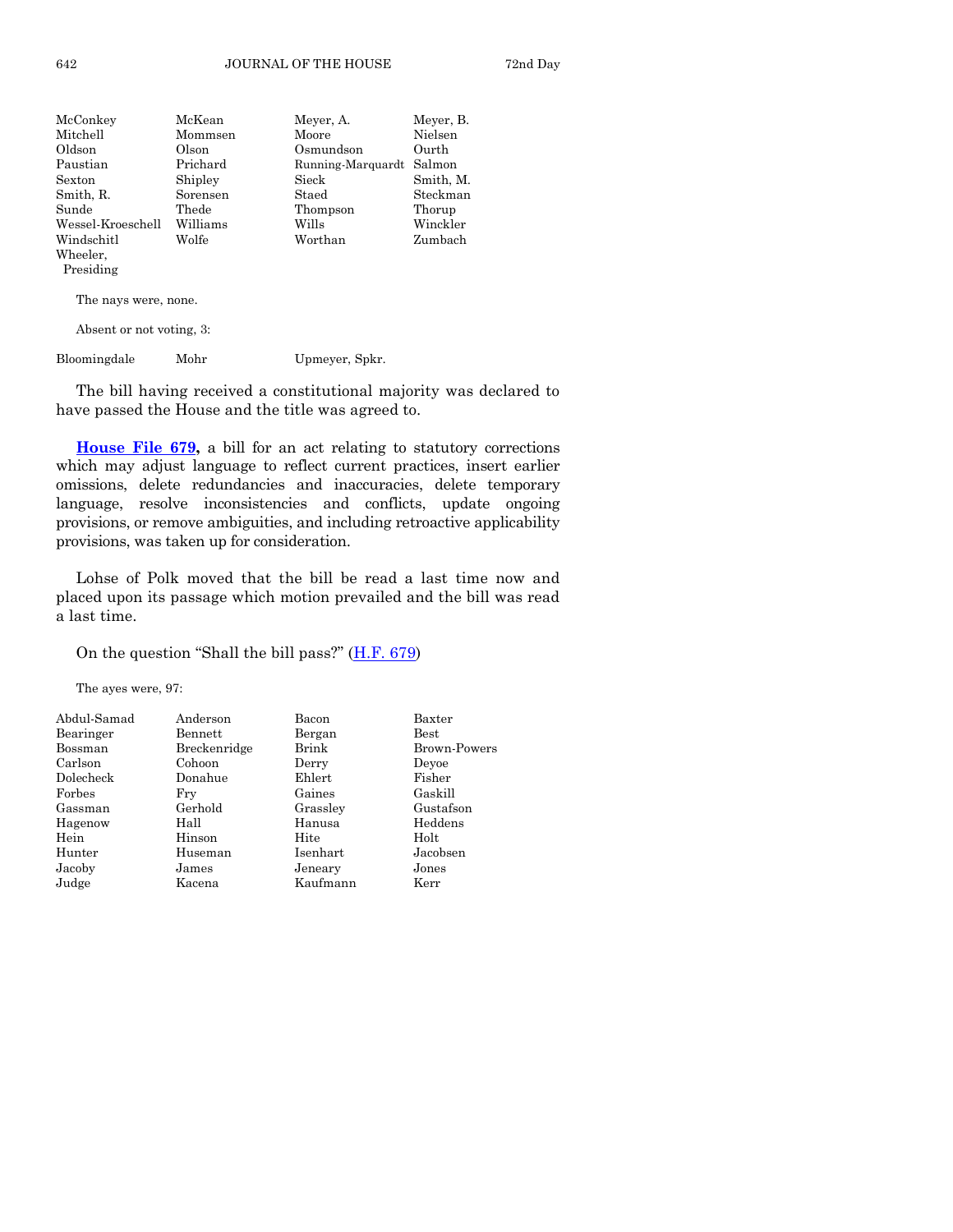| Klein             | Konfrst  | Kressig           | Kurth     |
|-------------------|----------|-------------------|-----------|
| Kurtz             | Landon   | Lensing           | Lohse     |
| Lundgren          | Mascher  | Matson            | Maxwell   |
| McConkey          | McKean   | Meyer, A.         | Meyer, B. |
| Mitchell          | Mommsen  | Moore             | Nielsen   |
| Oldson            | Olson    | Osmundson         | Ourth     |
| Paustian          | Prichard | Running-Marquardt | Salmon    |
| $S$ exton         | Shipley  | Sieck             | Smith, M. |
| Smith, R.         | Sorensen | Staed             | Steckman  |
| Sunde             | Thede    | Thompson          | Thorup    |
| Wessel-Kroeschell | Williams | Wills             | Winckler  |
| Windschitl        | Wolfe    | Worthan           | Zumbach   |
| Wheeler,          |          |                   |           |
| Presiding         |          |                   |           |

The nays were, none.

Absent or not voting, 3:

Bloomingdale Mohr Upmeyer, Spkr.

The bill having received a constitutional majority was declared to have passed the House and the title was agreed to.

**[House File 699,](https://www.legis.iowa.gov/legislation/BillBook?ga=88&ba=HF699)** a bill for an act relating to weight limitations for certain implements of husbandry, was taken up for consideration.

# [SENATE FILE 555](https://www.legis.iowa.gov/legislation/BillBook?ga=88&ba=SF555) SUBSTITUTED FOR [HOUSE FILE 699](https://www.legis.iowa.gov/legislation/BillBook?ga=88&ba=HF699)

Mommsen of Clinton asked and received unanimous consent to substitute [Senate File 555](https://www.legis.iowa.gov/legislation/BillBook?ga=88&ba=SF555) for [House File 699.](https://www.legis.iowa.gov/legislation/BillBook?ga=88&ba=HF699)

**[Senate File 555,](https://www.legis.iowa.gov/legislation/BillBook?ga=88&ba=SF555)** a bill for an act relating to weight limitations for certain implements of husbandry, was taken up for consideration.

Mommsen of Clinton moved that the bill be read a last time now and placed upon its passage which motion prevailed and the bill was read a last time.

Bergan

On the question "Shall the bill pass?"  $(S.F. 555)$  $(S.F. 555)$ 

The ayes were, 73:

| Bacon     | Baxter  | Bearinger    | Berga |
|-----------|---------|--------------|-------|
| Best      | Bossman | Breckenridge | Brink |
| Carlson   | Cohoon  | Derry        | Devoe |
| Dolecheck | Fisher  | Forbes       | Frv   |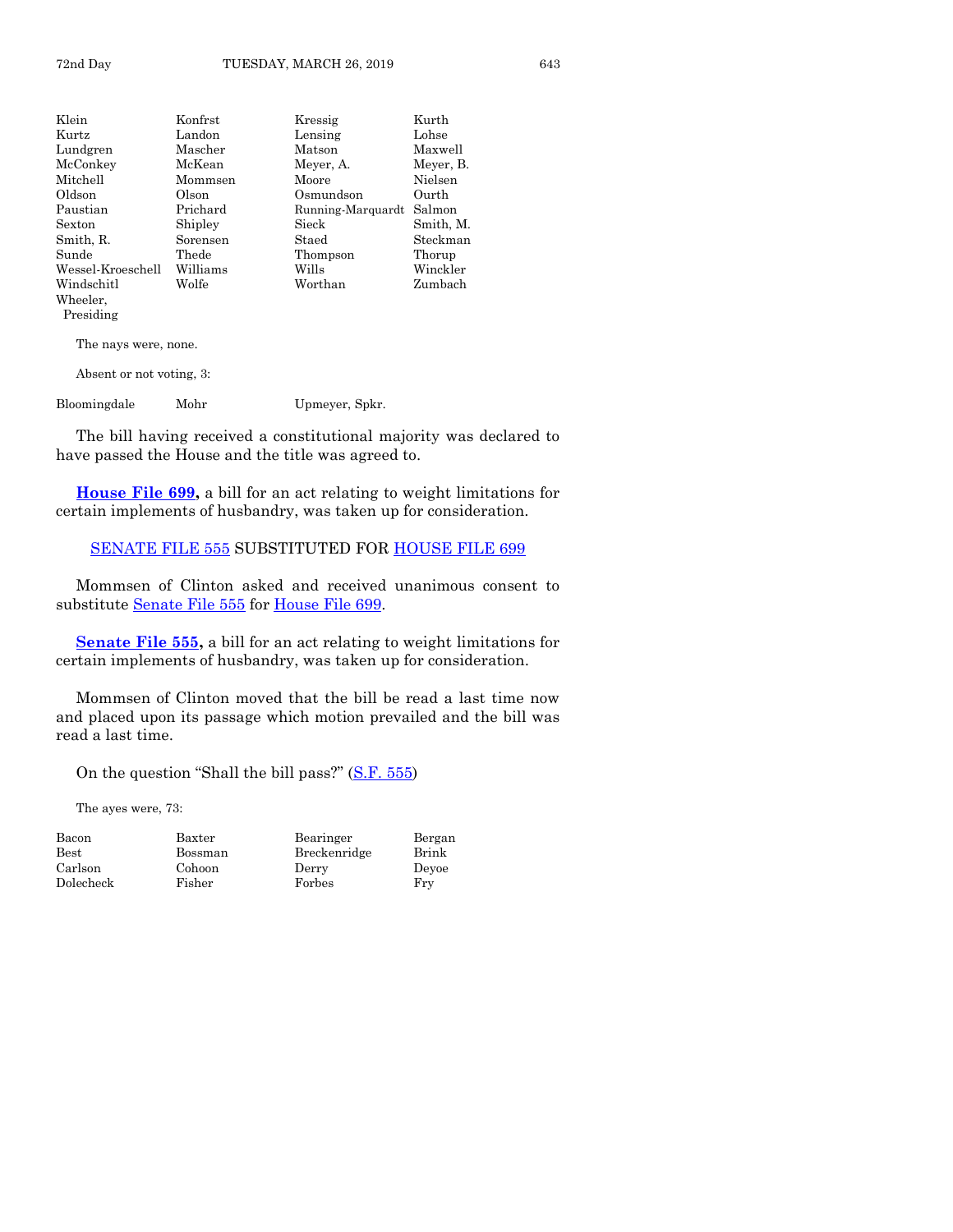| Gaskill                     | Gerhold<br>Gassman |           | Grassley            |  |
|-----------------------------|--------------------|-----------|---------------------|--|
| Gustafson                   | Hagenow            | Hall      | Hanusa              |  |
| Hein                        | Hinson             | Hite      | Holt                |  |
| Huseman                     | Isenhart           | Jacobsen  | Jeneary             |  |
| ${\rm Jones}$               | Judge              | Kacena    | Kaufmann            |  |
| Kerr                        | Klein              | Kurtz     | Landon              |  |
| $_{\rm Lohse}$              | Lundgren           | Maxwell   | McKean              |  |
| Meyer, A.                   | Meyer, B.          | Mitchell  | Mohr                |  |
| Mommsen                     | Moore              | Nielsen   | Olson               |  |
| Osmundson                   | Ourth              | Paustian  | Prichard            |  |
| Running-Marquardt           | Salmon             | Sexton    | Shipley             |  |
| $_{\rm{Sieck}}$             | Smith, M.          | Smith, R. | Sorensen            |  |
| Sunde                       | Thompson           | Thorup    | Williams            |  |
| Wills                       | Windschitl         | Worthan   | Zumbach             |  |
| Wheeler,                    |                    |           |                     |  |
| Presiding                   |                    |           |                     |  |
| The nays were, 25:          |                    |           |                     |  |
| Abdul-Samad                 | Anderson           | Bennett   | <b>Brown-Powers</b> |  |
| Donahue<br>Gaines<br>Ehlert |                    |           | Heddens             |  |

| Donahue  | Ehlert   | Gaines            | Heddens  |
|----------|----------|-------------------|----------|
| Hunter   | Jacoby   | James             | Konfrst  |
| Kressig  | Kurth    | Lensing           | Mascher  |
| Matson   | McConkey | Oldson            | Staed    |
| Steckman | Thede    | Wessel-Kroeschell | Winckler |
| Wolfe    |          |                   |          |

Absent or not voting, 2:

Bloomingdale Upmeyer, Spkr.

The bill having received a constitutional majority was declared to have passed the House and the title was agreed to.

**[House File 734,](https://www.legis.iowa.gov/legislation/BillBook?ga=88&ba=HF734)** a bill for an act relating to postconviction DNA profiling procedure, was taken up for consideration.

Mitchell of Henry offered amendment **H**–[1071](https://www.legis.iowa.gov/legislation/BillBook?ga=88&ba=H1071) filed by him and moved its adoption.

Amendment  $H-1071$  $H-1071$  was adopted.

Hinson of Linn moved that the bill be read a last time now and placed upon its passage which motion prevailed and the bill was read a last time.

On the question "Shall the bill pass?"  $(H.F. 734)$  $(H.F. 734)$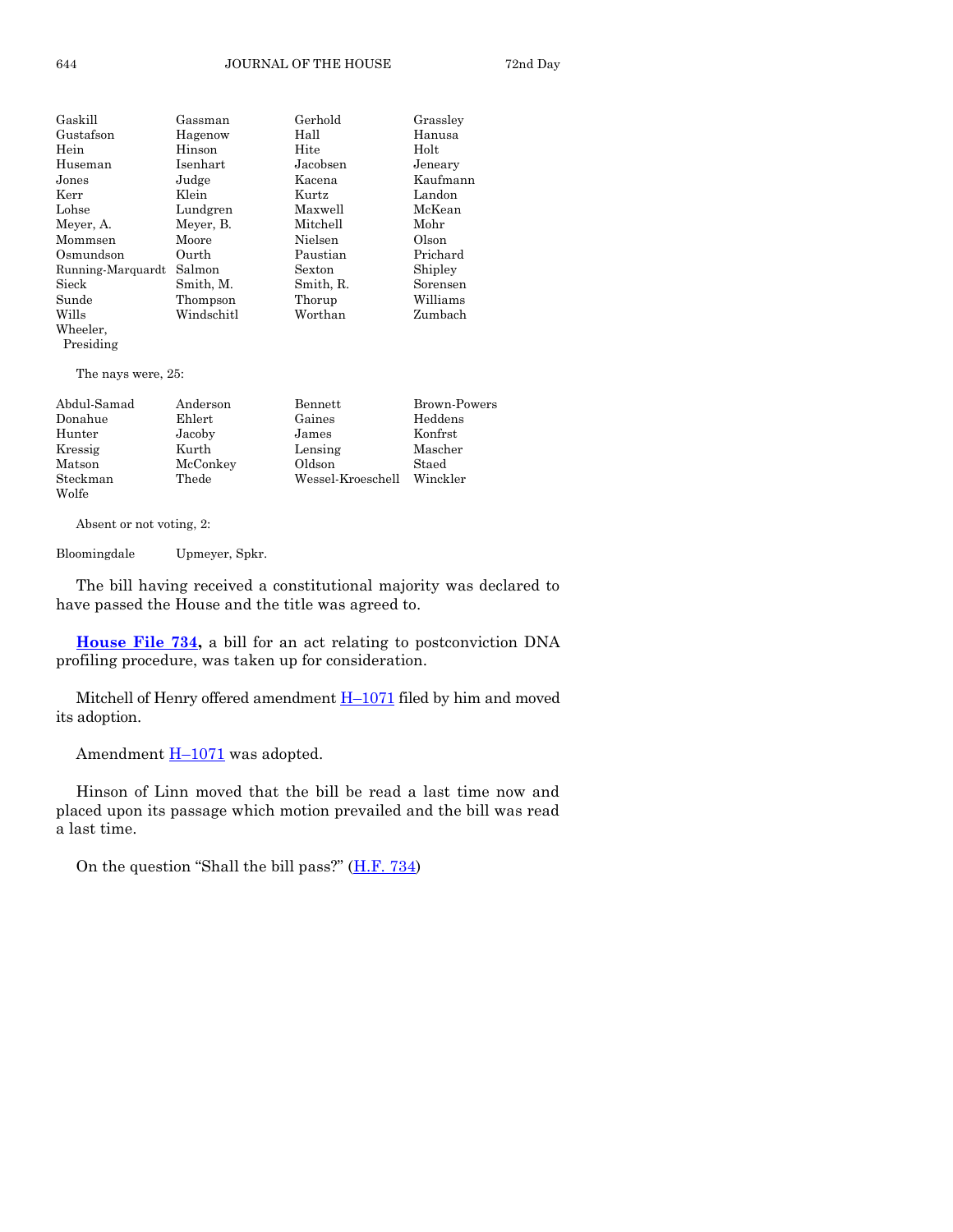#### The ayes were, 98:

| Abdul-Samad | Anderson          | Bacon     | Baxter              |
|-------------|-------------------|-----------|---------------------|
| Bearinger   | Bennett           | Bergan    | Best                |
| Bossman     | Breckenridge      | Brink     | <b>Brown-Powers</b> |
| Carlson     | Cohoon            | Derry     | Deyoe               |
| Dolecheck   | Donahue           | Ehlert    | Fisher              |
| Forbes      | Fry               | Gaines    | Gaskill             |
| Gassman     | Gerhold           | Grassley  | Gustafson           |
| Hagenow     | Hall              | Hanusa    | Heddens             |
| Hein        | Hinson            | Hite      | Holt                |
| Hunter      | Huseman           | Isenhart  | Jacobsen            |
| Jacoby      | James             | Jeneary   | Jones               |
| Judge       | Kacena            | Kaufmann  | Kerr                |
| Klein       | Konfrst           | Kressig   | Kurth               |
| Kurtz       | Landon            | Lensing   | Lohse               |
| Lundgren    | Mascher           | Matson    | Maxwell             |
| McConkey    | McKean            | Meyer, A. | Meyer, B.           |
| Mitchell    | Mohr              | Mommsen   | Moore               |
| Nielsen     | Oldson            | Olson     | Osmundson           |
| Ourth       | Paustian          | Prichard  | Running-Marquardt   |
| Salmon      | Sexton            | Shipley   | Sieck               |
| Smith, M.   | Smith, R.         | Sorensen  | Staed               |
| Steckman    | Sunde             | Thede     | Thompson            |
| Thorup      | Wessel-Kroeschell | Williams  | Wills               |
| Winckler    | Windschitl        | Wolfe     | Worthan             |
| Zumbach     | Wheeler,          |           |                     |
|             | Presiding         |           |                     |

The nays were, none.

Absent or not voting, 2:

Bloomingdale Upmeyer, Spkr.

The bill having received a constitutional majority was declared to have passed the House and the title was agreed to.

**[House File 743,](https://www.legis.iowa.gov/legislation/BillBook?ga=88&ba=HF743)** a bill for an act requiring that the general assembly provide for the publication of certain material and associated electronic records pertaining to official legal publications, was taken up for consideration.

McKean of Jones moved that the bill be read a last time now and placed upon its passage which motion prevailed and the bill was read a last time.

On the question "Shall the bill pass?" ([H.F. 743\)](https://www.legis.iowa.gov/legislation/BillBook?ga=88&ba=HF743)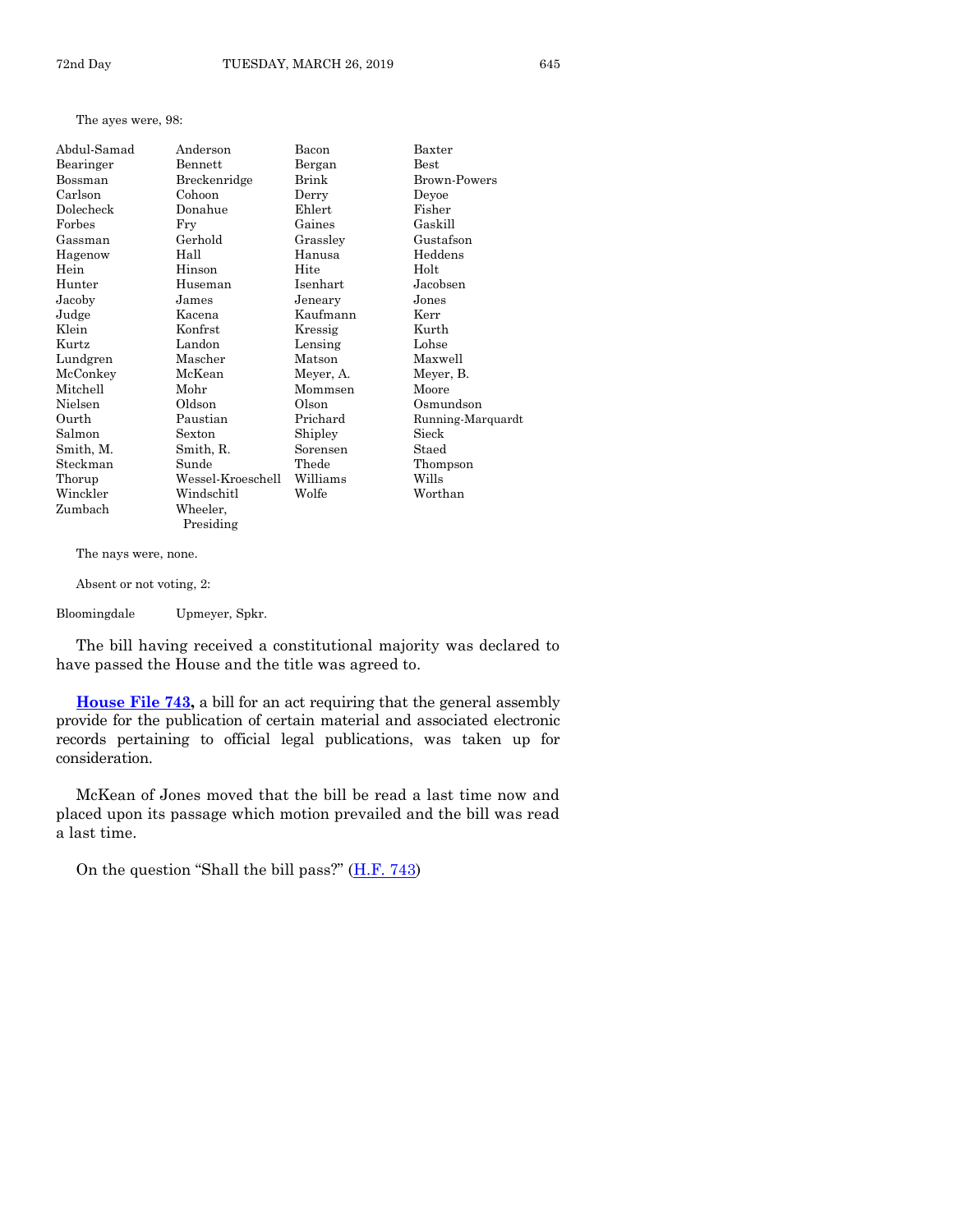The ayes were, 98:

| Abdul-Samad | Anderson          | Bacon     | Baxter            |
|-------------|-------------------|-----------|-------------------|
| Bearinger   | <b>Bennett</b>    | Bergan    | Best              |
| Bossman     | Breckenridge      | Brink     | Brown-Powers      |
| Carlson     | Cohoon            | Derry     | Deyoe             |
| Dolecheck   | Donahue           | Ehlert    | Fisher            |
| Forbes      | Fry               | Gaines    | Gaskill           |
| Gassman     | Gerhold           | Grassley  | Gustafson         |
| Hagenow     | Hall              | Hanusa    | Heddens           |
| Hein        | Hinson            | Hite      | Holt              |
| Hunter      | Huseman           | Isenhart  | Jacobsen          |
| Jacoby      | James             | Jeneary   | Jones             |
| Judge       | Kacena            | Kaufmann  | Kerr              |
| Klein       | Konfrst           | Kressig   | Kurth             |
| Kurtz       | Landon            | Lensing   | Lohse             |
| Lundgren    | Mascher           | Matson    | Maxwell           |
| McConkey    | McKean            | Meyer, A. | Meyer, B.         |
| Mitchell    | Mohr              | Mommsen   | Moore             |
| Nielsen     | Oldson            | Olson     | Osmundson         |
| Ourth       | Paustian          | Prichard  | Running-Marquardt |
| Salmon      | Sexton            | Shipley   | Sieck             |
| Smith, M.   | Smith, R.         | Sorensen  | Staed             |
| Steckman    | Sunde             | Thede     | Thompson          |
| Thorup      | Wessel-Kroeschell | Williams  | Wills             |
| Winckler    | Windschitl        | Wolfe     | Worthan           |
| Zumbach     | Wheeler,          |           |                   |
|             | Presiding         |           |                   |

The nays were, none.

Absent or not voting, 2:

Bloomingdale Upmeyer, Spkr.

The bill having received a constitutional majority was declared to have passed the House and the title was agreed to.

### IMMEDIATE MESSAGES

Wills of Dickinson asked and received unanimous consent that the following bills be immediately messaged to the Senate: **House Files 566, 599, 637, 679, 734, 743** and **Senate Files 304, 555, 556** and **559.**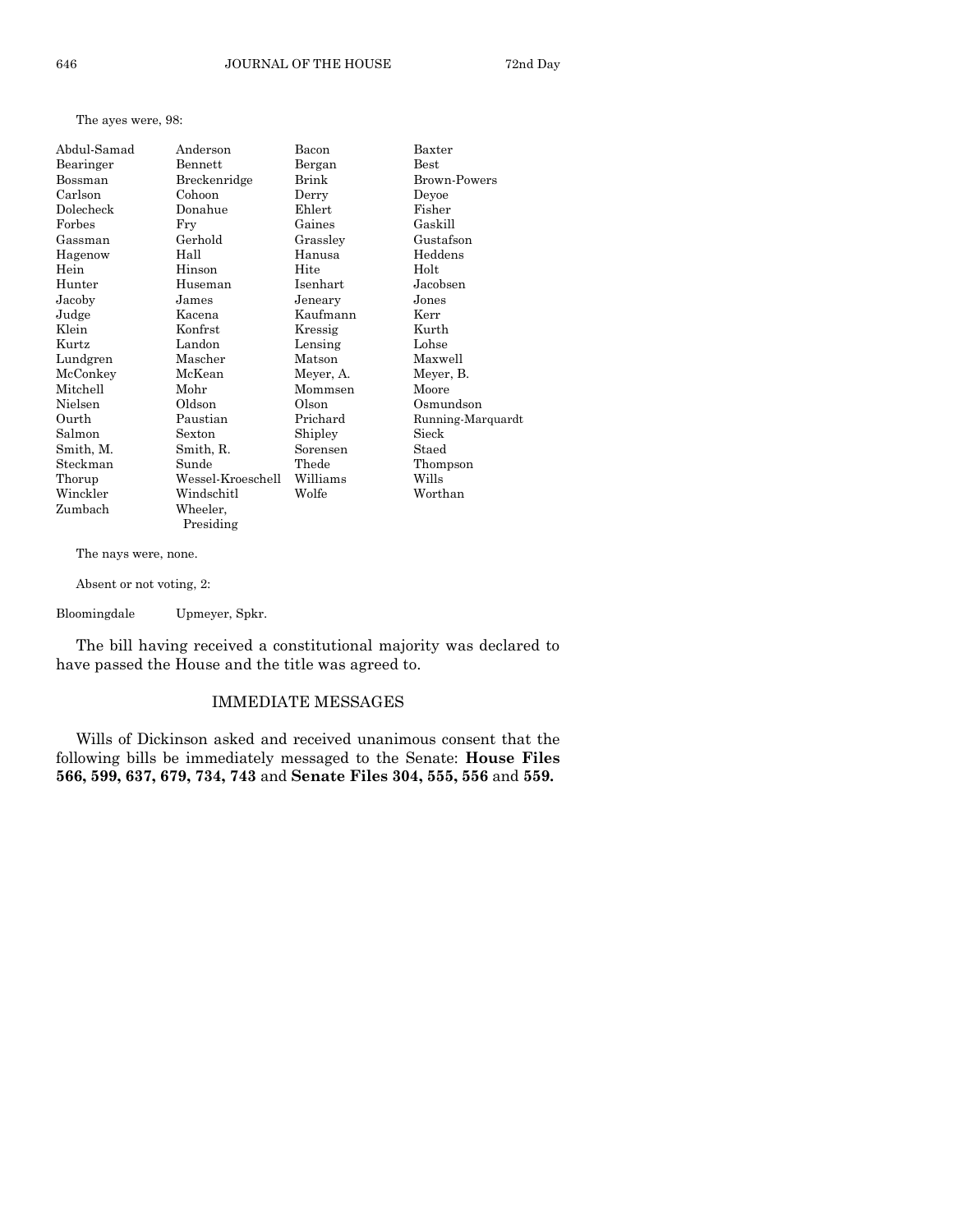# HOUSE FILES WITHDRAWN

Wills of Dickinson asked and received unanimous consent to withdraw House Files 145, 164, 437, 605, 660, 667 and 699 from further consideration by the House.

#### LEAVE OF ABSENCE

Leave of absence was granted during voting as follows:

Bloomingdale of Worth

On motion by Wills of Dickinson, the House was recessed at 11:33 a.m., until the conclusion of the afternoon committee block.

# AFTERNOON SESSION

The House reconvened at 4:40 p.m., Speaker Upmeyer in the chair.

#### MESSAGES FROM THE SENATE

The following messages were received from the Senate:

Madam Speaker: I am directed to inform your honorable body that the Senate has on March 26, 2019, passed the following bill in which the concurrence of the Senate was asked:

[House File 266,](https://www.legis.iowa.gov/legislation/BillBook?ga=88&ba=HF266) a bill for an act relating to the civil commitment of sexually violent predators.

Also: That the Senate has on March 26, 2019, adopted the following resolution in which the concurrence of the House is asked:

[Senate Concurrent Resolution 1,](https://www.legis.iowa.gov/legislation/BillBook?ga=88&ba=SCR1) a concurrent resolution urging Congress to enact legislation to limit the interest rates collected or imposed by the United States Department of Education for certain federal student college loans.

Also: That the Senate has on March 26, 2019, passed the following bill in which the concurrence of the House is asked:

[Senate File 167,](https://www.legis.iowa.gov/legislation/BillBook?ga=88&ba=SF167) a bill for an act relating to eligibility for the health care loan repayment program.

Also: That the Senate has on March 26, 2019, passed the following bill in which the concurrence of the House is asked:

[Senate File 210,](https://www.legis.iowa.gov/legislation/BillBook?ga=88&ba=SF210) a bill for an act providing for the designation of a lay caregiver relating to a patient's inpatient stay at a hospital.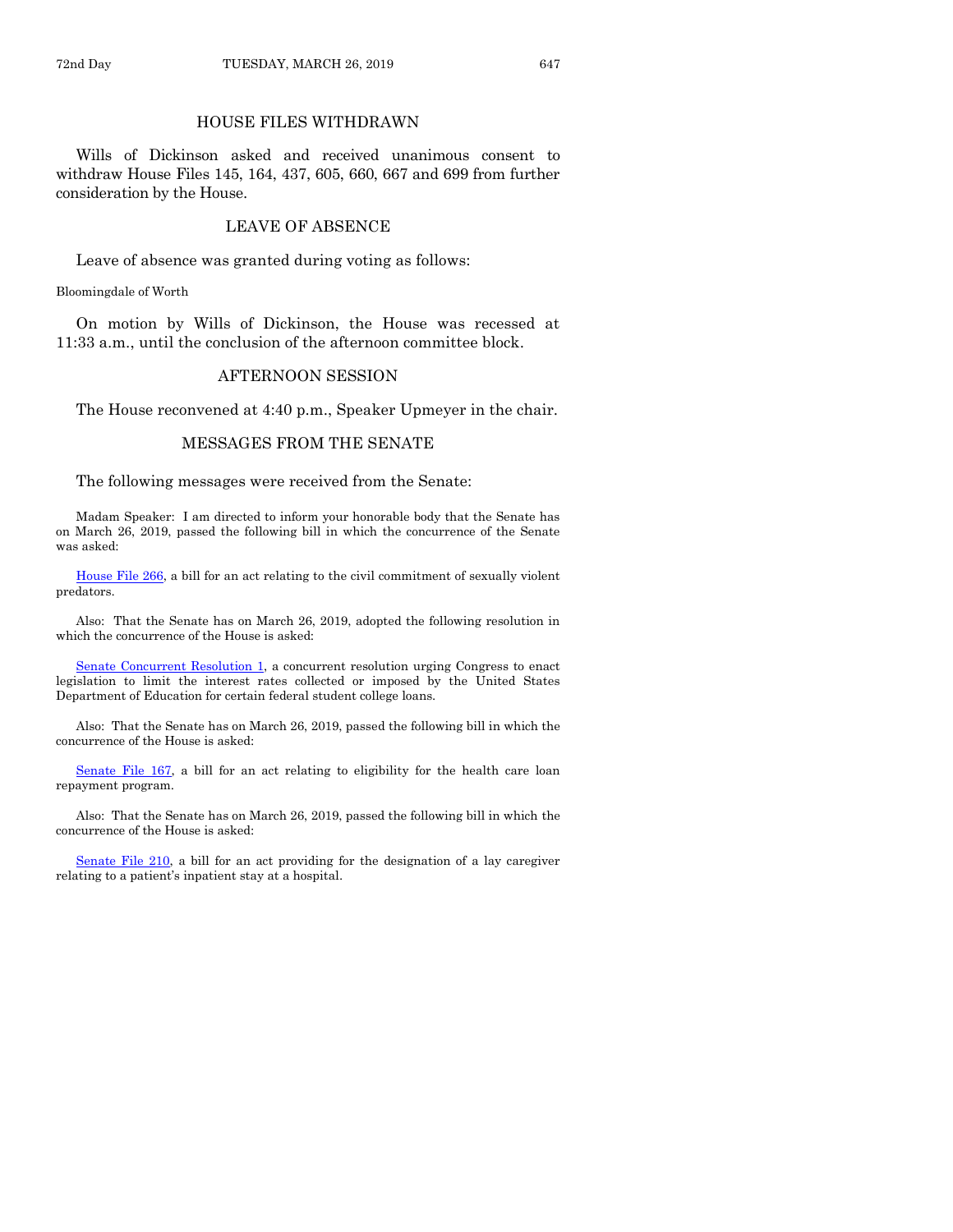Also: That the Senate has on March 26, 2019, passed the following bill in which the concurrence of the House is asked:

[Senate File 337,](https://www.legis.iowa.gov/legislation/BillBook?ga=88&ba=SF337) a bill for an act providing for exceptions to the state child labor law.

Also: That the Senate has on March 26, 2019, passed the following bill in which the concurrence of the House is asked:

[Senate File 343,](https://www.legis.iowa.gov/legislation/BillBook?ga=88&ba=SF343) a bill for an act prohibiting the use of automated or remote systems for traffic law enforcement, including prohibiting the sharing of related information and requiring the removal of existing systems, and including effective date provisions.

Also: That the Senate has on March 26, 2019, passed the following bill in which the concurrence of the House is asked:

[Senate File 394,](https://www.legis.iowa.gov/legislation/BillBook?ga=88&ba=SF394) a bill for an act relating to requirements school districts and accredited nonpublic schools must meet to provide distance learning classes that meet the requirements of Iowa's education program.

Also: That the Senate has on March 26, 2019, passed the following bill in which the concurrence of the House is asked:

[Senate File 437,](https://www.legis.iowa.gov/legislation/BillBook?ga=88&ba=SF437) a bill for an act relating to academic eligibility standards for public school students participating in school-approved activities.

Also: That the Senate has on March 26, 2019, passed the following bill in which the concurrence of the House is asked:

[Senate File 502,](https://www.legis.iowa.gov/legislation/BillBook?ga=88&ba=SF502) a bill for an act relating to disclosures of certain information, including reprisals with respect to employees of a political subdivision of the state and providing information to employees concerning the office of ombudsman.

Also: That the Senate has on March 26, 2019, passed the following bill in which the concurrence of the House is asked:

[Senate File 569,](https://www.legis.iowa.gov/legislation/BillBook?ga=88&ba=SF569) a bill for an act relating to business entities, by providing for different types of limited liability companies and the dissolution of limited liability companies, and including effective date provisions.

Also: That the Senate has on March 26, 2019, passed the following bill in which the concurrence of the House is asked:

[Senate File 590,](https://www.legis.iowa.gov/legislation/BillBook?ga=88&ba=SF590) a bill for an act relating to payments from the indigent defense fund by the state public defender for costs incurred by a privately retained attorney representing an indigent person.

W. CHARLES SMITHSON, Secretary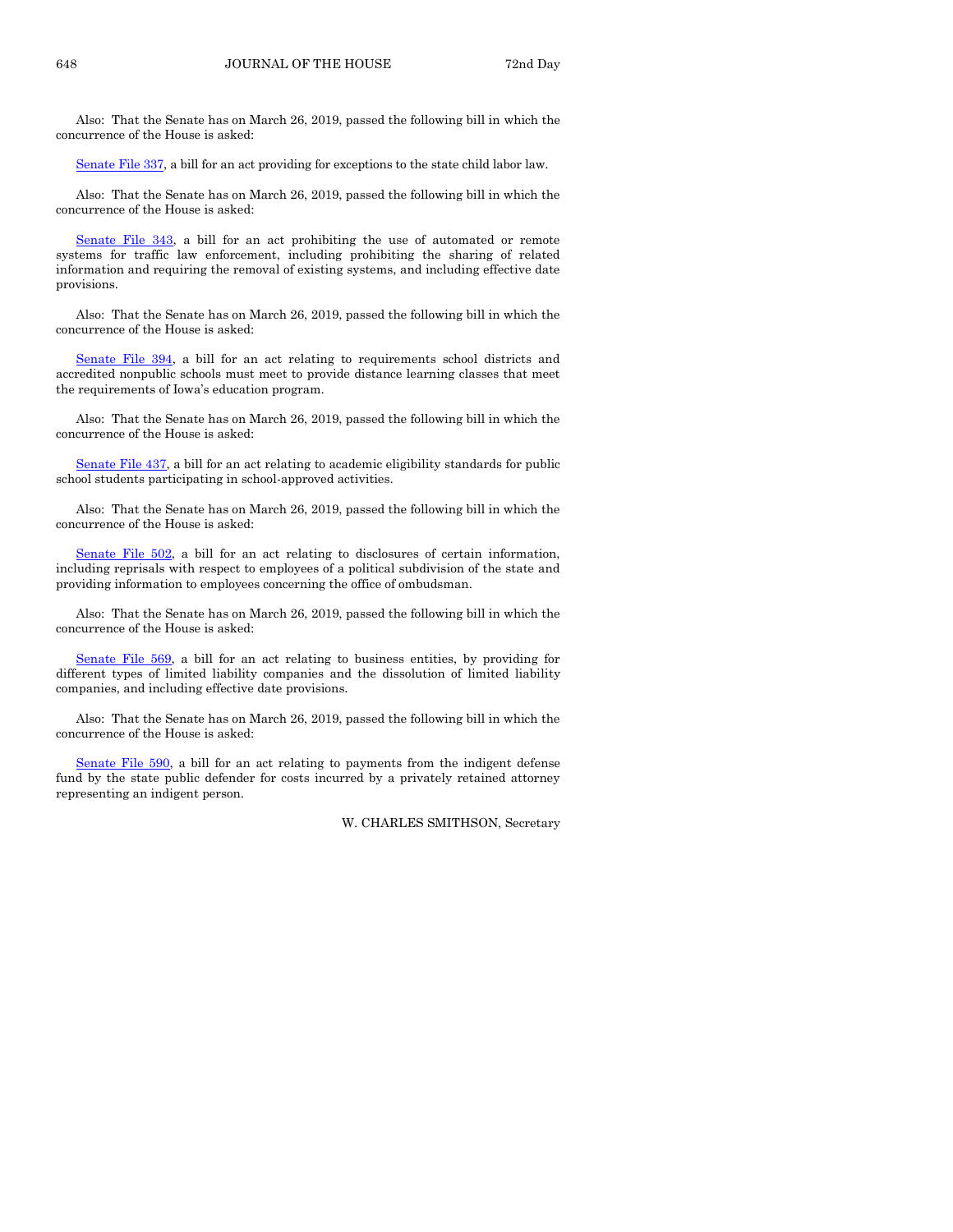# INTRODUCTION OF BILLS

**[House File 749,](https://www.legis.iowa.gov/legislation/BillBook?ga=88&ba=HF749)** by committee on Ways and Means, a bill for an act relating to snowmobile user permits and registration fees.

Read first time and placed on the **Ways and Means calendar.**

**[House File 750,](https://www.legis.iowa.gov/legislation/BillBook?ga=88&ba=HF750)** by committee on Ways and Means, a bill for an act relating to the powers and duties of the department of agriculture and land stewardship, by changing the name of the weather bureau, modifying provisions applicable to demonstration projects involving alternative fuels, transferring certain Code sections, providing for the use of certain appropriated moneys for surface water quality, and eliminating certain watershed demonstration pilot projects.

Read first time and placed on the **Ways and Means calendar.**

# SENATE MESSAGES CONSIDERED

**[Senate File 167](https://www.legis.iowa.gov/legislation/BillBook?ga=88&ba=SF167)**, by committee on Education, a bill for an act relating to eligibility for the health care loan repayment program.

Read first time and referred to committee on **Education.**

**[Senate File 210](https://www.legis.iowa.gov/legislation/BillBook?ga=88&ba=SF210)**, by committee on Human Resources, a bill for an act providing for the designation of a lay caregiver relating to a patient's inpatient stay at a hospital.

Read first time and **passed on file.**

**[Senate File 337](https://www.legis.iowa.gov/legislation/BillBook?ga=88&ba=SF337)**, by committee on Commerce, a bill for an act providing for exceptions to the state child labor law.

Read first time and referred to committee on **Labor.**

**[Senate File 343](https://www.legis.iowa.gov/legislation/BillBook?ga=88&ba=SF343)**, by committee on Judiciary, a bill for an act prohibiting the use of automated or remote systems for traffic law enforcement, including prohibiting the sharing of related information and requiring the removal of existing systems, and including effective date provisions.

Read first time and referred to committee on **Public Safety.**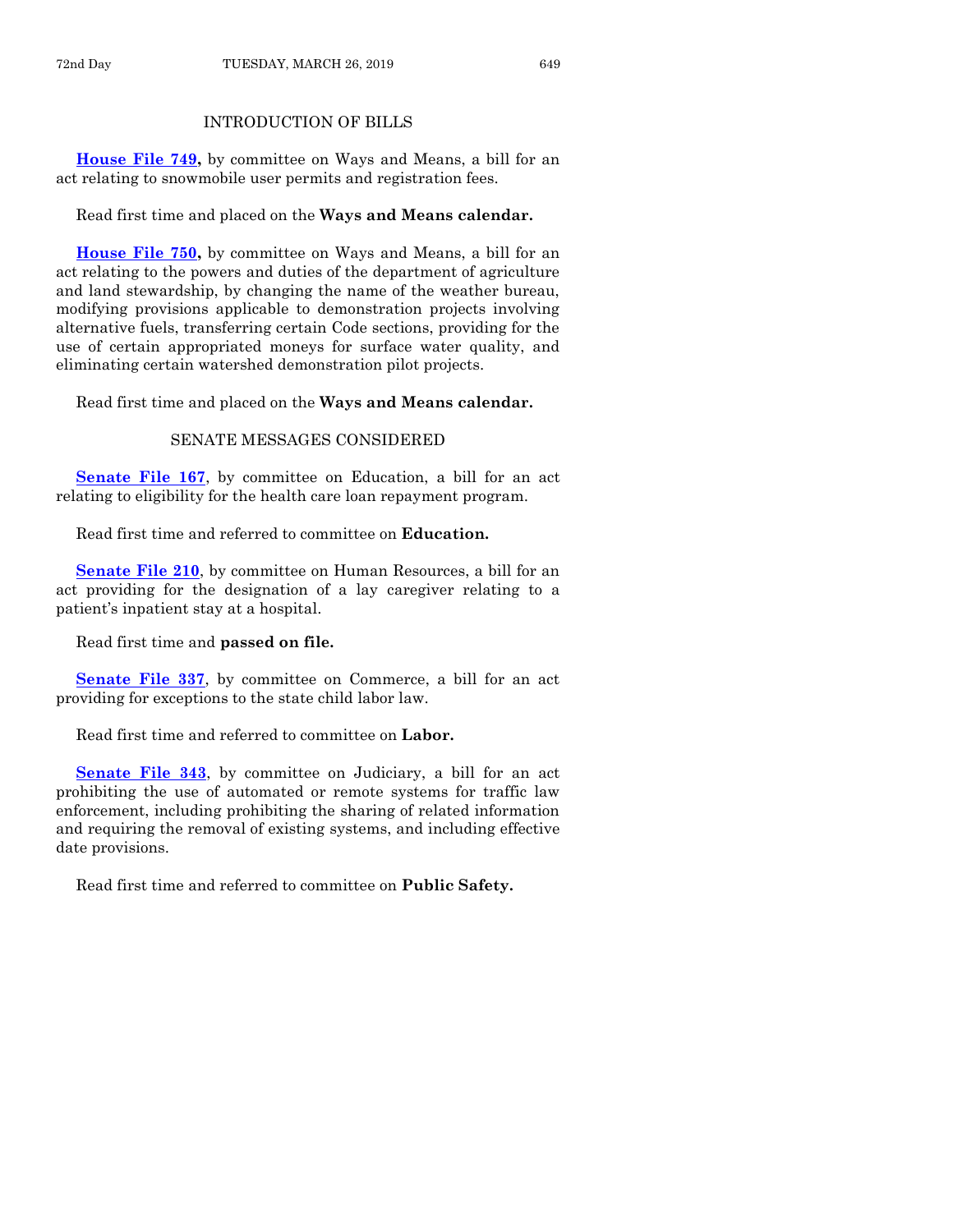**[Senate File 394](https://www.legis.iowa.gov/legislation/BillBook?ga=88&ba=SF394)**, by committee on Education, a bill for an act relating to requirements school districts and accredited nonpublic schools must meet to provide distance learning classes that meet the requirements of Iowa's education program.

Read first time and referred to committee on **Education.**

**[Senate File 437](https://www.legis.iowa.gov/legislation/BillBook?ga=88&ba=SF437)**, by committee on Education, a bill for an act relating to academic eligibility standards for public school students participating in school-approved activities.

Read first time and referred to committee on **Education.**

**[Senate File 569](https://www.legis.iowa.gov/legislation/BillBook?ga=88&ba=SF569)**, by committee on Judiciary, a bill for an act relating to business entities, by providing for different types of limited liability companies and the dissolution of limited liability companies, and including effective date provisions.

Read first time and **passed on file.**

**[Senate File 590](https://www.legis.iowa.gov/legislation/BillBook?ga=88&ba=SF590)**, by committee on Judiciary, a bill for an act relating to payments from the indigent defense fund by the state public defender for costs incurred by a privately retained attorney representing an indigent person.

Read first time and **passed on file.**

CONSIDERATION OF BILL Regular Calendar

**[House File 732,](https://www.legis.iowa.gov/legislation/BillBook?ga=88&ba=HF732)** a bill for an act relating to the medical cannabidiol Act, was taken up for consideration.

Shipley of Jefferson asked and received unanimous consent to withdraw amendment  $H-1073$  $H-1073$  filed by him on March 25, 2019.

Breckenridge of Jasper offered amendment  $H-1074$  $H-1074$  filed by Prichard of Floyd.

Breckenridge of Jasper asked and received unanimous consent to withdraw amendment  $H-1079$ , to amendment  $H-1074$ , filed by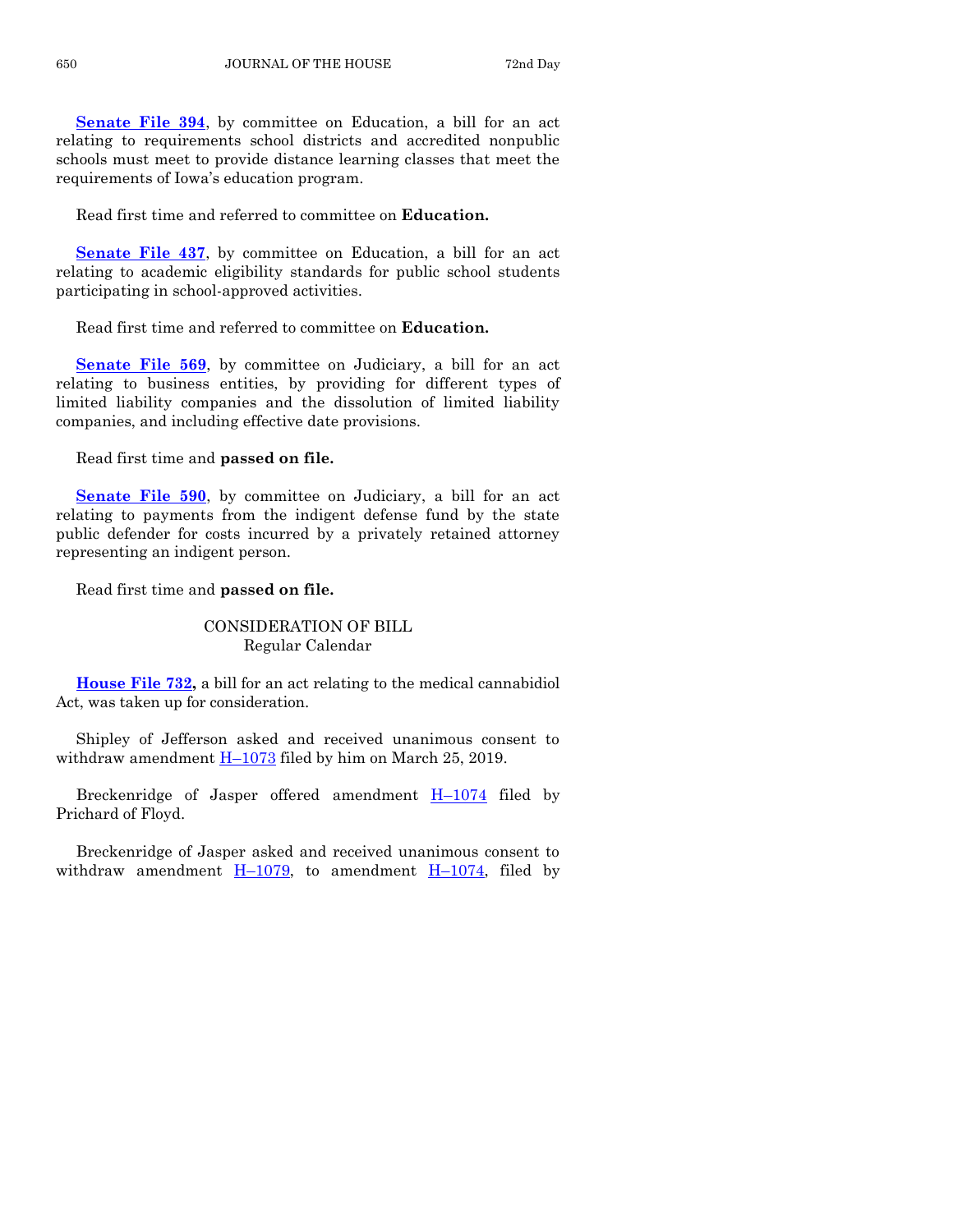Prichard of Floyd from the floor.

Breckenridge of Jasper offered amendment  $H-1080$ , to amendment H–[1074,](https://www.legis.iowa.gov/legislation/BillBook?ga=88&ba=H1074) filed by Prichard of Floyd from the floor and moved its adoption.

Amendment  $H-1080$ , to amendment  $H-1074$ , was adopted.

Breckenridge of Jasper moved the adoption of amendment  $H$ –[1074,](https://www.legis.iowa.gov/legislation/BillBook?ga=88&ba=H1074) as amended.

Amendment  $H-1074$ , as amended, was adopted.

Klein of Washington moved that the bill be read a last time now and placed upon its passage which motion prevailed and the bill was read a last time.

On the question "Shall the bill pass?"  $(H.F. 732)$  $(H.F. 732)$ 

The ayes were, 96:

| Abdul-Samad  | Anderson          | Bacon        | Bearinger         |
|--------------|-------------------|--------------|-------------------|
| Bennett      | Bergan            | <b>Best</b>  | Bossman           |
| Breckenridge | Brink             | Brown-Powers | Carlson           |
| Cohoon       | Derry             | Devoe        | Dolecheck         |
| Donahue      | Ehlert            | Fisher       | Forbes            |
| Fry          | Gaines            | Gaskill      | Gassman           |
| Gerhold      | Grassley          | Hagenow      | Hall              |
| Hanusa       | Heddens           | Hein         | Hinson            |
| Hite         | Holt              | Hunter       | Huseman           |
| Isenhart     | Jacobsen          | Jacoby       | James             |
| Jeneary      | Jones             | Judge        | Kacena            |
| Kaufmann     | Kerr              | Klein        | Konfrst           |
| Kressig      | Kurth             | Kurtz        | Landon            |
| Lensing      | Lohse             | Lundgren     | Mascher           |
| Matson       | Maxwell           | McConkey     | McKean            |
| Meyer, A.    | Meyer, B.         | Mitchell     | Mohr              |
| Mommsen      | Moore             | Nielsen      | Oldson            |
| Olson        | Osmundson         | Ourth        | Paustian          |
| Prichard     | Running-Marquardt | Salmon       | Sexton            |
| Shipley      | Sieck             | Smith, M.    | Smith, R.         |
| Sorensen     | Staed             | Steckman     | Sunde             |
| Thede        | Thompson          | Thorup       | Wessel-Kroeschell |
| Williams     | Wills             | Winckler     | Windschitl        |
| Wolfe        | Worthan           | Zumbach      | Speaker           |
|              |                   |              | Upmeyer           |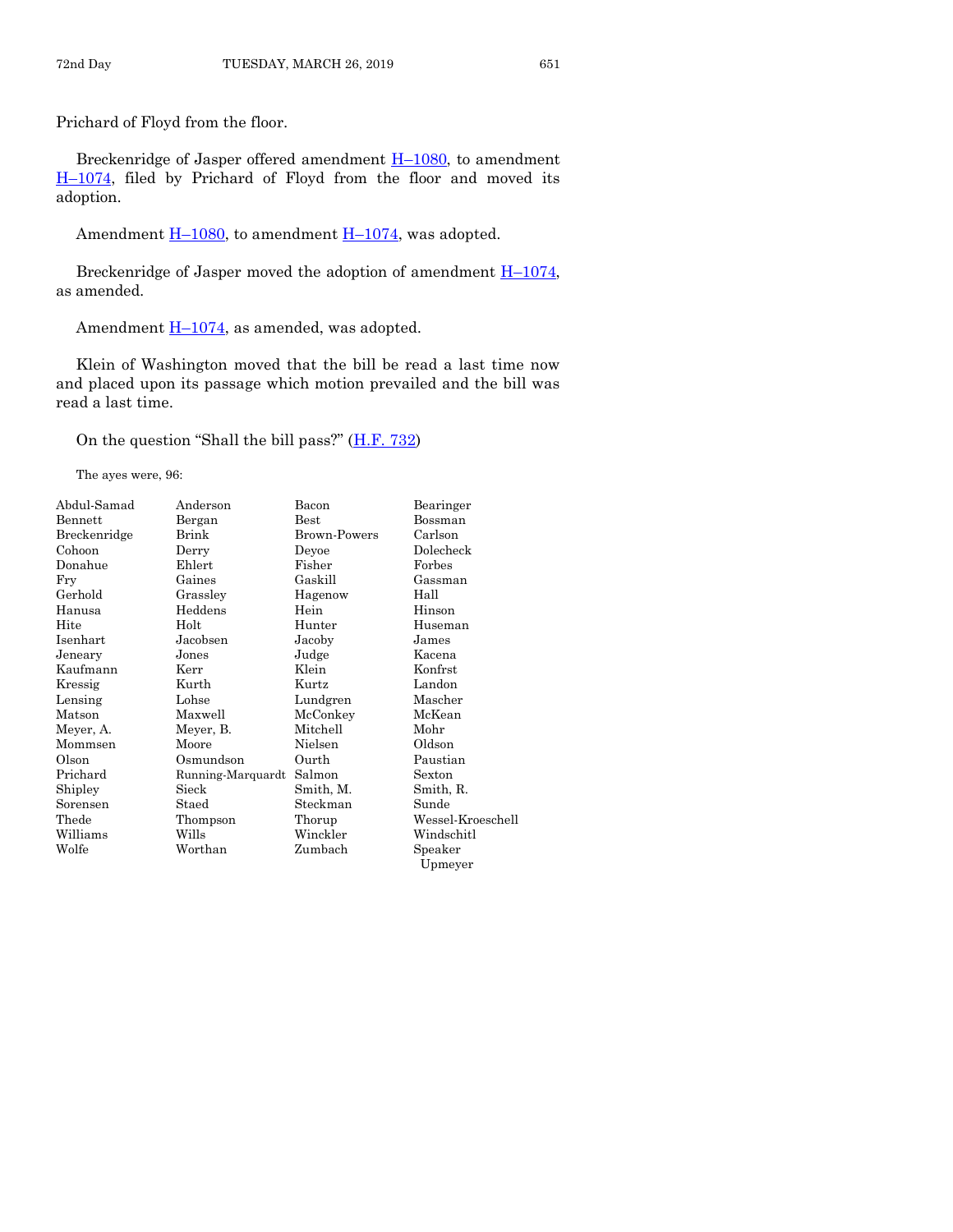The nays were, 3:

Baxter Gustafson Wheeler

Absent or not voting, 1:

Bloomingdale

The bill having received a constitutional majority was declared to have passed the House and the title was agreed to.

# IMMEDIATE MESSAGE

Hagenow of Dallas asked and received unanimous consent that **[House File 732](https://www.legis.iowa.gov/legislation/BillBook?ga=88&ba=HF732)** be immediately messaged to the Senate.

# REFERRED

The Speaker announced that [House File 666,](https://www.legis.iowa.gov/legislation/BillBook?ga=88&ba=HF666) previously placed on the **calendar** was referred to committee on **Ways and Means.**

# SUBCOMMITTEE ASSIGNMENTS

### **[Senate File 435](https://www.legis.iowa.gov/legislation/BillBook?ga=88&ba=SF435)**

Transportation: Lohse, Chair; Thorup and Williams.

### **[Senate File 438](https://www.legis.iowa.gov/legislation/BillBook?ga=88&ba=SF438)**

Education: Wheeler, Chair; Dolecheck, Matson, Moore, and R. Smith.

#### **[Senate File 442](https://www.legis.iowa.gov/legislation/BillBook?ga=88&ba=SF442)**

Transportation: Thorup, Chair; Huseman and R. Smith.

#### **[Senate File 448](https://www.legis.iowa.gov/legislation/BillBook?ga=88&ba=SF448)**

Judiciary: Bergan, Chair; Hite and Wolfe.

#### **[Senate File 478](https://www.legis.iowa.gov/legislation/BillBook?ga=88&ba=SF478)**

Transportation: Sieck, Chair; Cohoon and A. Meyer.

#### **[Senate File 561](https://www.legis.iowa.gov/legislation/BillBook?ga=88&ba=SF561)**

Commerce: Deyoe, Chair; McConkey and Wills.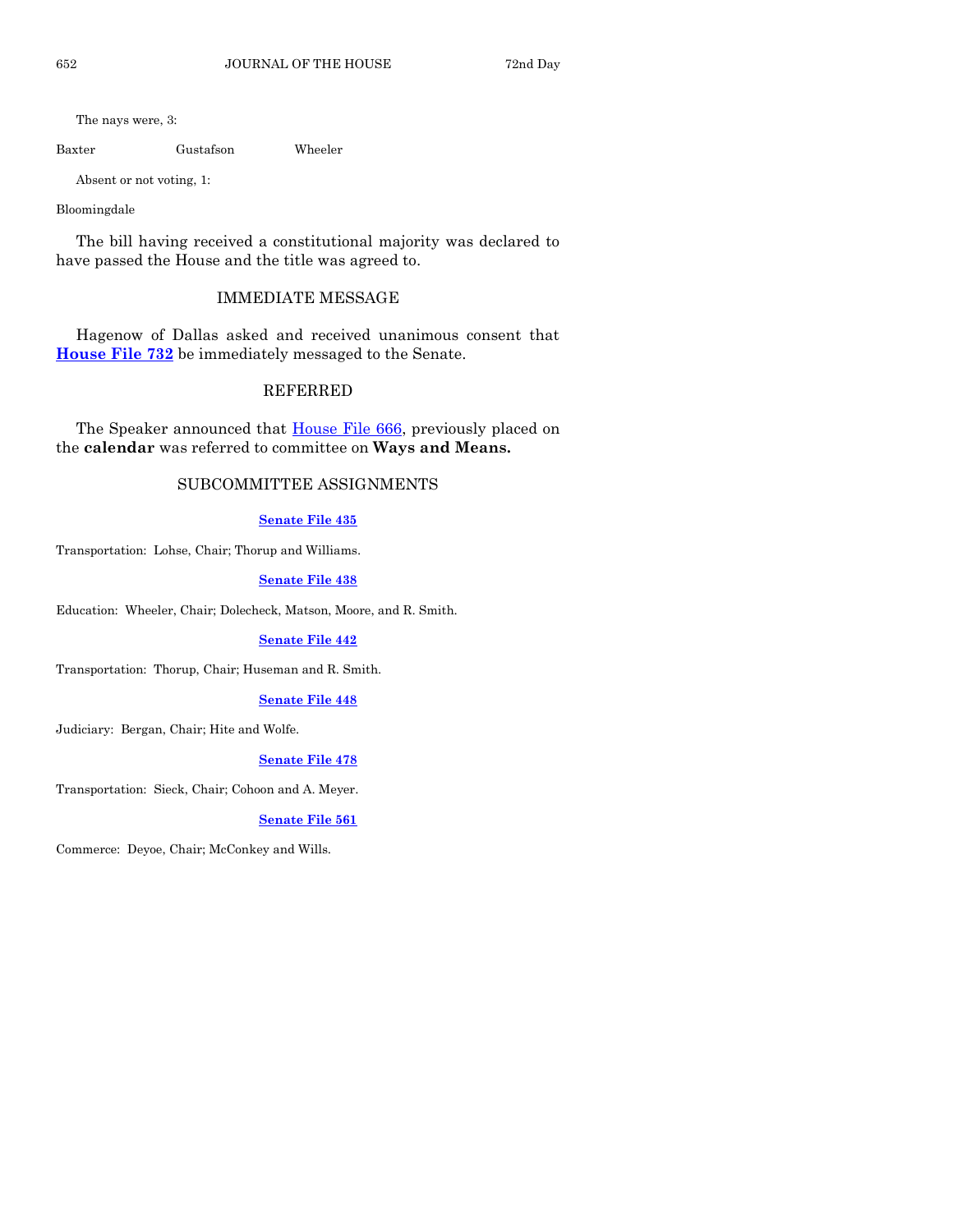#### **[Senate File 576](https://www.legis.iowa.gov/legislation/BillBook?ga=88&ba=SF576)**

Human Resources: Fry, Chair; Best and Heddens.

#### **[Senate File 581](https://www.legis.iowa.gov/legislation/BillBook?ga=88&ba=SF581)**

State Government: Bergan, Chair; Konfrst and Thompson.

# COMMITTEE RECOMMENDATIONS

MADAM SPEAKER: The Chief Clerk of the House respectfully reports that the following committee recommendations have been received and are on file in the office of the Chief Clerk:

#### CARMINE BOAL Chief Clerk of the House

#### COMMITTEE ON AGRICULTURE

**[Senate File 265,](https://www.legis.iowa.gov/legislation/BillBook?ga=88&ba=SF265)** a bill for an act providing for the sale of certain mushrooms at farmers markets, and providing an effective date.

Fiscal Note: **No**

Recommendation: **Do Pass** March 26, 2019.

#### COMMITTEE ON COMMERCE

**[Senate File 341,](https://www.legis.iowa.gov/legislation/BillBook?ga=88&ba=SF341)** a bill for an act relating to assistance animals and service animals in housing, service animals and service-animals-in-training in public accommodations, and misrepresentation of an animal as a service animal or a service-animal-in-training, providing penalties, and including effective date and applicability provisions.

Fiscal Note: **No**

Recommendation: **Do Pass** March 25, 2019.

#### COMMITTEE ON NATURAL RESOURCES

**[Senate File 86,](https://www.legis.iowa.gov/legislation/BillBook?ga=88&ba=SF86)** a bill for an act requiring the department of natural resources to include anatomical donor symbols on certain licenses.

Fiscal Note: **No**

Recommendation: **Amend and Do Pass with amendment H–[1077](https://www.legis.iowa.gov/legislation/BillBook?ga=88&ba=H1077)** March 25, 2019.

#### AMENDMENTS FILED

H–[1075](https://www.legis.iowa.gov/legislation/BillBook?ga=88&ba=H1075) [H.F.](https://www.legis.iowa.gov/legislation/BillBook?ga=88&ba=HF484) 484 Olson of Polk